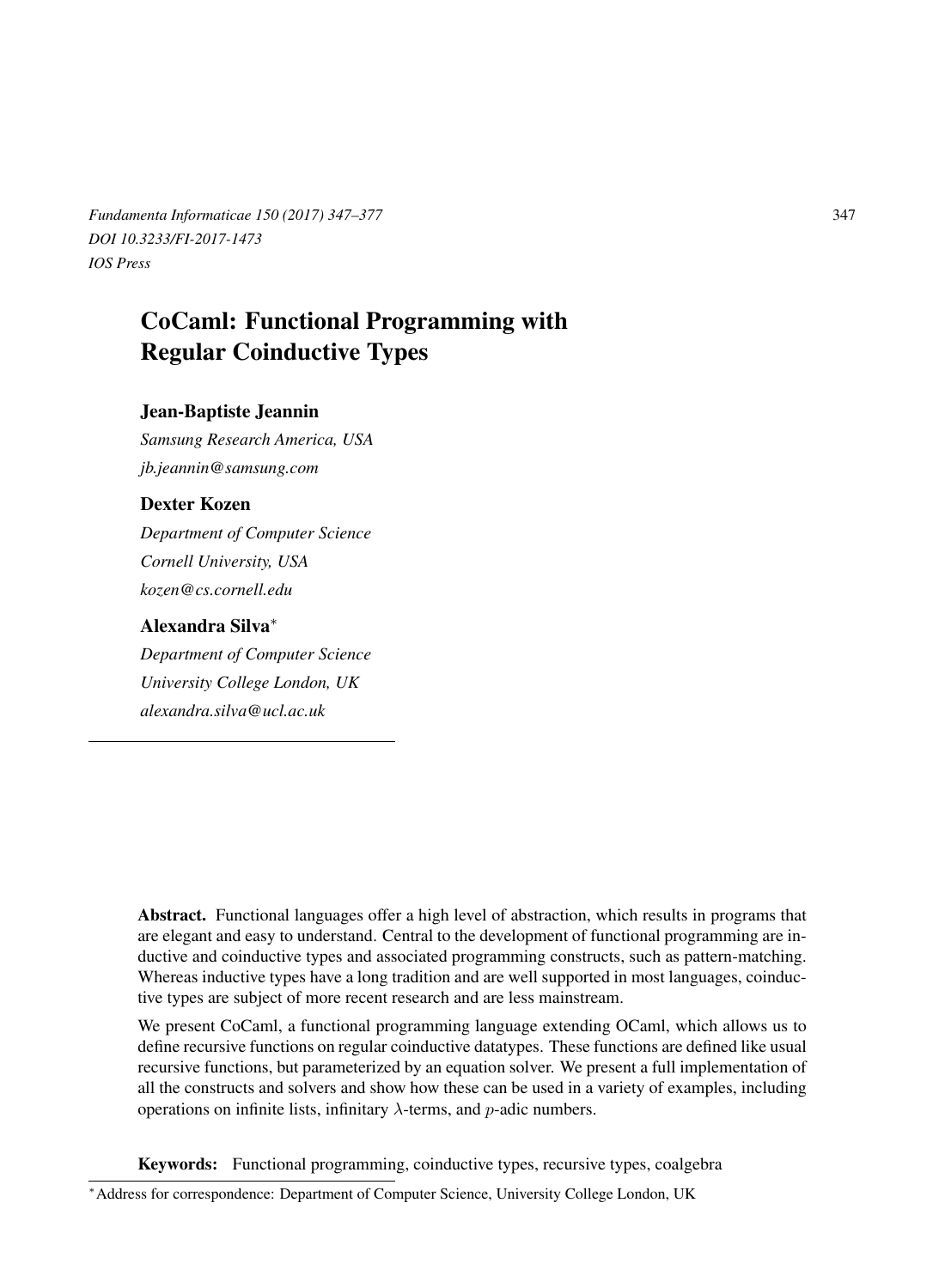# 1. Introduction

Functional languages offer elegant constructs to manipulate datatypes and define functions on them. Their inherent high level of abstraction, which avoids explicit manipulation of pointers or references, has played a key role in the increasing popularity of languages such as Haskell and OCaml. The combination of pattern-matching and recursion provides a powerful tool for computing with algebraic datatypes such as finite lists or trees. However, for coinductive objects such as infinite lists or trees, the situation is less clear-cut. The foundations of coinductive types are much younger, hence theoretical developments have not yet fully found their place in mainstream implementations.

One possible approach to infinite coinductive datatypes, as embodied for example in lazy languages such as Haskell, treats infinite datatypes as *potential* objects, constructing only as much of them as needed. At any point during a computation, only a finite portion of the infinite object has ever been constructed. This approach requires a lazy evaluation strategy and does not fit well with call-byvalue languages such as OCaml, which require arguments to be fully evaluated before the function is applied.

However, some eager call-by-value languages such as OCaml do have the ability to create certain infinite data objects, namely the *regular* ones; for example, infinite but ultimately periodic lists or infinite trees with finitely many subtrees up to isomorphism. The term *regular* refers to the fact that the object, though infinite, has a finite representation in the machine's memory. Typically this representation is a finite coalgebra, the represented object is an element of a final coalgebra, and the representation map is the unique coalgebra homomorphism from the former to the latter. This class of regular or rational coinductive types has been widely studied in the literature.

One might wonder whether the restriction to regular coinductive types might make computing with coinductive types less attractive. On the contrary, regular coinductive types have a wide range of applications and occur in many areas of computer science. For instance, unfoldings of finite graphs and automata are prime examples of regular coinductive types. They can also be found in formal grammar and dataflow analysis in compiler construction. There are many interesting and useful functions that are computable for regular coinductive types that are not computable on general coinductive types; for example, the set of elements of an infinite ultimately periodic list, or the set of free variables of an infinite regular  $\lambda$ -term. From a theoretical perspective, they also offer many challenges in devising sound definitions and proof principles.

This paper presents a full implementation of new language constructs for computing with regular coinductive datatypes. One can already define regular coinductive types in OCaml, but the means to compute with them are limited. The usual recursive definitions that work on inductive (well-founded) types typically do not halt or provide the wrong solution when applied to infinite coinductive types. We do not change the way the datatypes are defined. Instead, we provide constructs that allow the programmer to specify how to solve equations resulting from recursive definitions applied to regular coinductive objects.

Let us provide some motivation using an example of a function over one of the simplest coinductive datatypes: finite and infinite lists. The infinite regular elements of this datatype are the eventually periodic lists. The built-in type 'a list of OCaml consists of all finite and infinite lists of elements of type 'a. The type definition consists of two cases,  $\lceil \cdot \rceil$  for the empty list and hd :: tl for the list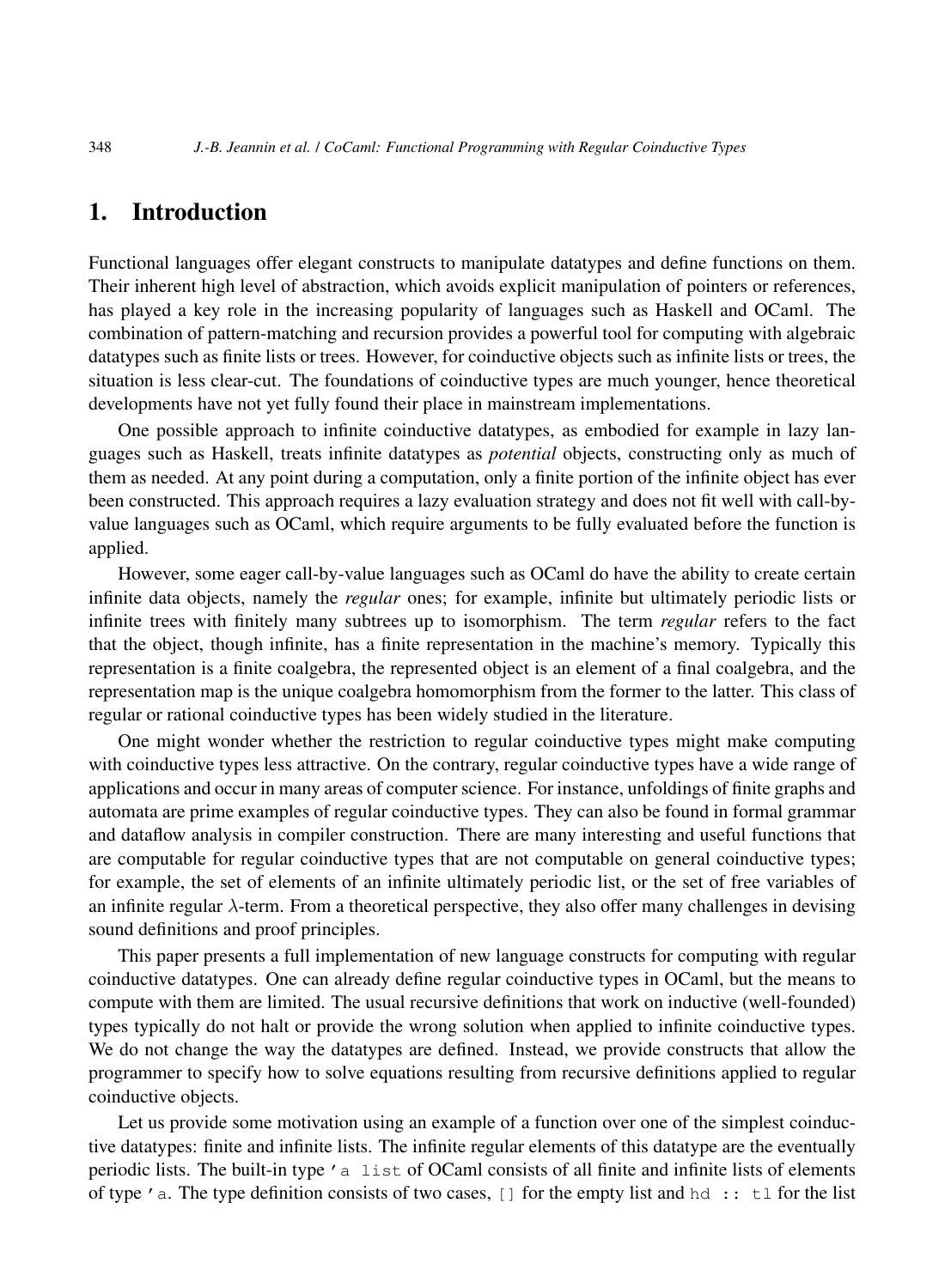with head hd of type  $'$  a and tail  $t \perp$  of type  $'$  a list. Concrete regular infinite lists can be defined coinductively using the **let rec** construct:

```
let rec ones = 1 :: ones
let rec alt = 1 :: 2 :: alt
```
The first example defines the infinite list of ones  $\begin{bmatrix} 1 \\ 1 \\ 1 \\ \end{bmatrix}$  ... and the second the infinite alternating sequence  $[1; 2; 1; 2; \ldots]$ .

Although the **let rec** construct allows us to specify regular infinite lists, further investigation reveals a major shortcoming. Suppose we wanted to define a function that, given an infinite list, returns the set of its elements. For the lists ones and alt, we would like the function to return the sets  $\{1\}$  and  $\{1, 2\}$ , respectively. Note that by regularity, the set of elements is always finite. One would like to write a function definition using equations that pattern-match on the two constructors of the list datatype:

```
let rec elements l = match l with
| | | \rightarrow || h :: t -> insert h (elements t)
```
where insert adds an element to a set, as represented say by a finite list without duplicates. Unfortunately, this function, applied to inputs ones and  $alt$ , will not halt in OCaml, even though it is clear in each case what the answer should be.

The problem arises from the fact that the standard semantics of recursion does not cope well with regular coinductive objects. This has also been observed by others [1–5]. In [5], the authors discuss the design of language constructs that could avoid the problem above and provide a mock-up implementation in an OCaml-like language.

In this paper, we give a full implementation and improve on those results by showing how an alternative semantics, provided by equation solvers, can be given in a lightweight, elegant fashion. We present CoCaml, an extension of OCaml in which functions defined by recursive equations can be supplied with an extra parameter, namely a solver for the equations generated by a function application to a regular coinductive argument. The contributions of this paper can be summarized as follows:

- 1. Implementation of a new language construct **corec**[solver], which takes an equation solver as an argument.
- 2. Implementation of several generic solvers, which can be used as arguments of the **corec** construct. These include iterator, a solver to compute fixpoints; constructor, used to compute regular coinductive objects; and gaussian, which solves a system of linear equations using gaussian elimination. We also provide the user with means to define custom solvers using a Solver module.
- 3. A large set of examples illustrating the simplicity and versatility of the new constructs and solvers. These include a library for *p*-adic numbers and several functions on infinite lists and  $\lambda$ -terms.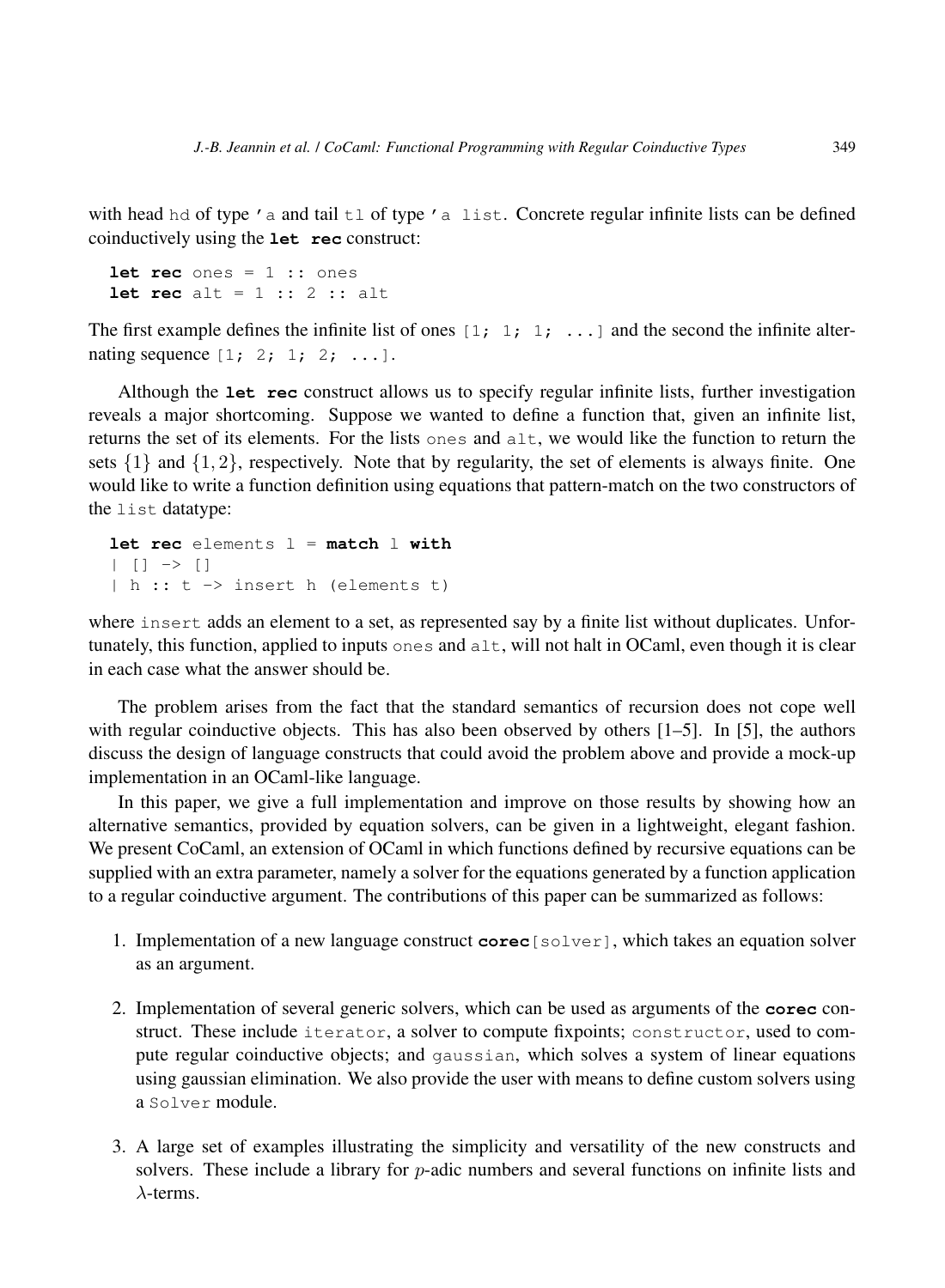The importance of regular infinite objects in functional and coinductive logic programming has been recognized by many authors [1–4, 6–15], and research is ongoing. The chief distinguishing characteristic of our work is that we provide powerful programming language tools in the form of a versatile set of equation solvers that allow the programmer to realize the full potential of regular coinductive datatypes. A more detailed comparison with existing work will be made in a later section.

The paper is organized as follows. In  $\S$ , we present the proposed solution for the motivational example of the introduction and give a high-level overview of the implementation and subtleties to be addressed. In  $\S$ 3, we describe regular coinductive types in the context of a functional language and *capsule semantics*, a heap-free mathematical semantics for higher order functional and imperative programs, which provides the foundation for our implementation. In §4, we describe the implementation of several generic solvers and examples of their applicability. We also provide a module that enables the user to define custom solvers and illustrate its applicability by defining a new solver. In §5, we give several detailed examples illustrating the use of the new constructs and solvers, including functions on potentially infinite lists, *p*-adic numbers, and infinitary  $\lambda$ -terms. In §6, we discuss the details behind the implementation. We discuss related work in  $\S7$ , and in  $\S8$  we conclude and suggest some directions for future work.

## 2. Overview

Let us go back to the elements example from  $\S1$  and explain the steps necessary to obtain the desired solution. Note that when applied to  $alt$ , the program elements is essentially trying to compute a solution to a pair of equations

```
elements(alt) = insert 1 (elements(2::alt))
elements(2::alt) = insert 2 (elements(alt))
```
These equations are circular: elements (alt) depends on elements (2::alt) in the first equation and elements  $(2:ialt)$  depends on elements  $(alt)$  in the second equation. This circularity would cause nontermination of the elements program under the usual semantics of recursive functions, because the data object alt is not well founded.

The issue is that the standard semantics of recursive functions gives the least solution in the flat Scott domain with bottom element  $\bot$  representing nontermination. In this case, the least solution is  $\bot$ . However, the desired solution is the least solution in a different complete partial order, namely  $\mathcal{P}(\mathbb{Z})$ ordered by set inclusion with bottom element  $\varnothing$ , where  $\mathcal{P}(\mathbb{Z})$  denotes the powerset of the integers.

The main feature of our proposed solution is that we provide a mechanism for the programmer to specify an alternative method of solving the equations generated by a function call on a coinductive data object. For instance, in CoCaml, we could write:

```
let corec[iterator []] elements l = match l with
| | | | \rightarrow || h :: t -> insert h (elements t)
```
The construct **corec** with the parameter iterator [] specifies to the compiler that the equations above should be solved using the iterator solver—in this case a least fixpoint computation—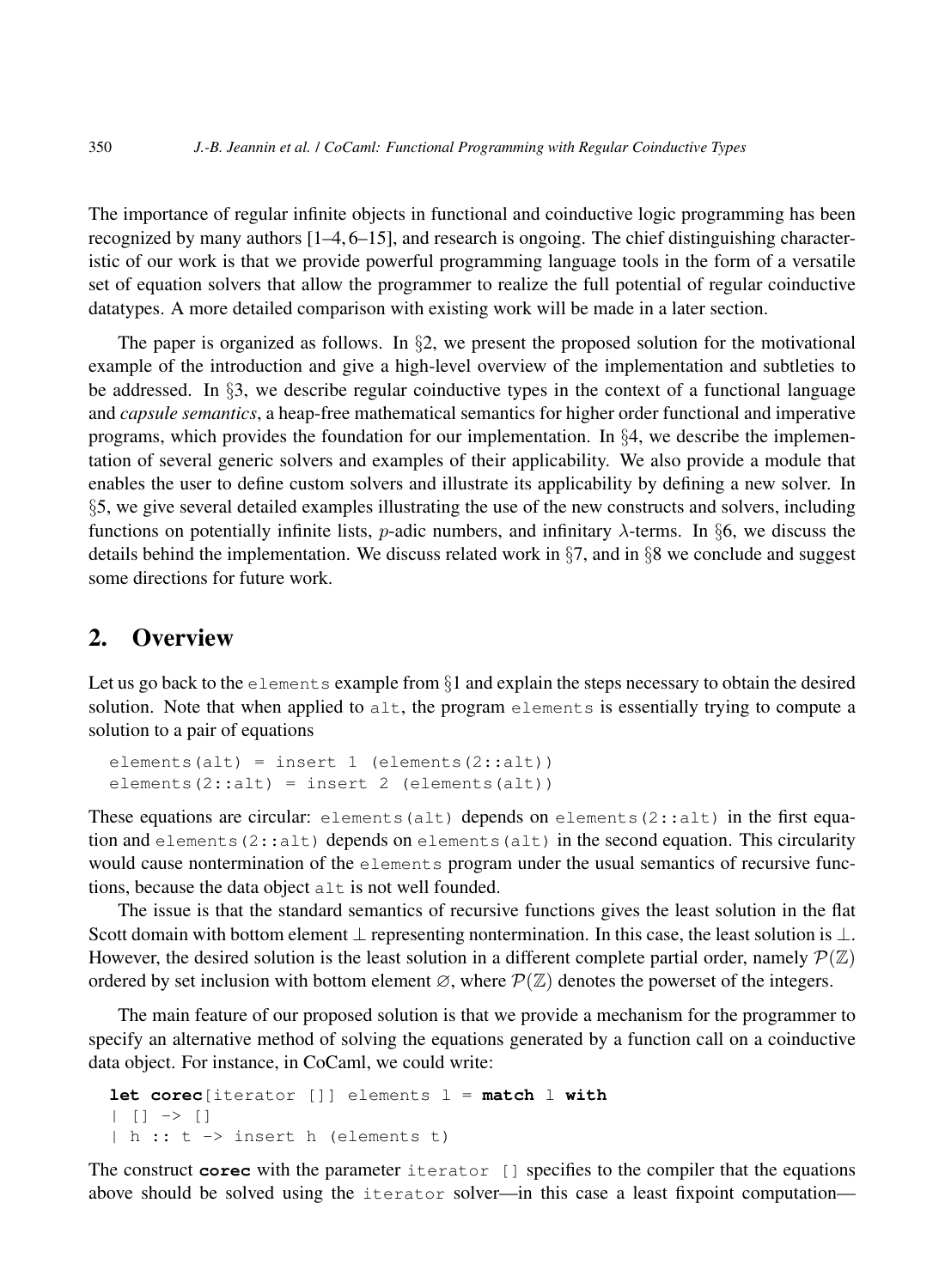starting with the initial element []. The infinite list alt can abstractly be viewed as the circular structure



Our extended compiler will generate two equations

```
elements(x) = insert 1 (elements(y))
elements(y) = insert 2 (elements(x))
```
one for each internal node of the circular structure (nodes are given fresh names), then solve them using the specified solver iterator starting from  $\lbrack$ ], which will produce the intended set  $\{1,2\}$ .

As another example in which a different type of solver is required, consider the map function, which applies a given function to every element of a given list. Again, the obvious definition, when applied to a circular structure, will not halt in OCaml. In CoCaml, we can specify that we want to get a solution with the same structure as the argument. Again, the definition looks very much like the standard one:

```
let corec[constructor] map arg = match arg with
| f, [ ] \rightarrow [ ]| f, h :: t \to f(h) :: map(f,t)
```
As desired, applications of map to circular structures halt and produce the expected result. For instance, map plusOne alt first generates two equations

 $map(x) = 2 :: (map(y))$  $map(y) = 3 :: (map(x))$ 

Solving the equations produces the infinite list  $2, 3, 2, 3, \ldots$  as represented by the circular structure



Another motivating example, which we borrow from [5], is the set of free variables of an infinitary λ-term (i.e., a λ-coterm). For ordinary well-founded λ-terms, the following definition works:

```
type term = Var of string | App of term * term | Lam of string * term
let rec fv = function
| Var v \rightarrow |v|| App (t1,t2) -> union (fv t1) (fv t2)
| Lam (x,t) \rightarrow remove x (fv t)
```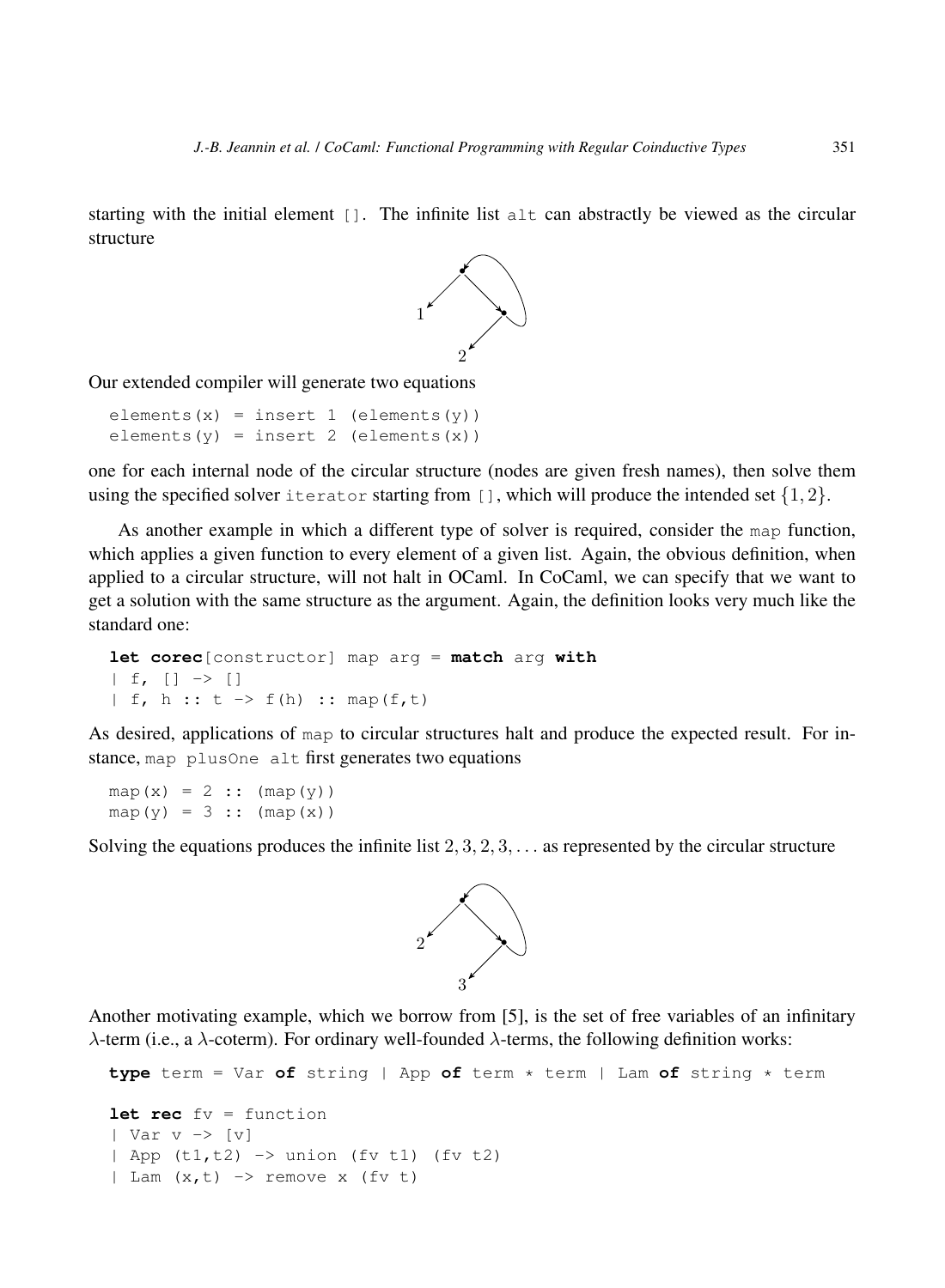However, if we call the function on a regular coterm, say

**let rec**  $t = App (Var "x", App (Var "y", t))$ 



then the function will diverge. However, CoCaml can compute the desired solution  $\{x, y\}$  using the iterator [] solver as in the example above involving elements of an infinite regular list.

Note that regular coinductive objects always have a finite representation in memory, i.e., they are infinite but can be represented finitely with cycles. This is different from a setting in which infinite elements are represented lazily and computed on the fly. A few of our examples, like substitution on infinitary  $\lambda$ -terms or mapping a function on an infinite list, could be computed by lazy evaluation, but many of them, such as the set of free variables of an infinitary  $\lambda$ -term or the set of all elements of an infinite list, cannot. If one implements the free variables example in Haskell, then one cannot display the resulting set when the function is applied to a regular infinite term. One can still query membership, such as whether variable x is in  $f_v$  t; if the answer is positive, then Haskell will be able to return it, however negative answers will be lost in an infinite search. Also note that even in cases where computation by lazy evaluation can be done and the regularity of the argument is preserved, this cannot be observed; only finite parts of the infinite unfolding of the term can be observed.

One should be careful not to confuse computing with regular coinductive objects with computing on graphs or other forms of cyclic data structures. Coinductive objects are not graphs (although they are represented internally as graphs). They are more accurately described as rational or regular elements of a final coalgebra. They may be infinite, but they have a finite representation, as mentioned above. Functions defined on them should be independent of the representation, which means that the function should give equivalent results when applied to equivalent inputs. Here *equivalent* means *bisimilar*: the two finite representations unfold to the same infinite object, or more accurately, have the same image in the final coalgebra.

The new **corec**[solver] construct has the advantage that no change is needed in the specification of the datatype (as in e.g. [4]) or in the usual definition of functions. Cycles in the input are detected automatically, enabling a built-in bisimilarity test, described in §4.2. Another feature of our implementation is the flexibility in the choice of the desired solver. We cast under the same umbrella different solution methods. We provide several generic and versatile solvers (see §4), of which iterator and constructor are examples, and we provide users with the means to define their own solvers (see §4.6).

# 3. Preliminaries

In this section, we present the basics of coinductive types and the theoretical foundations on welldefinedness of functions on coinductive types, which we will use to define the new language con-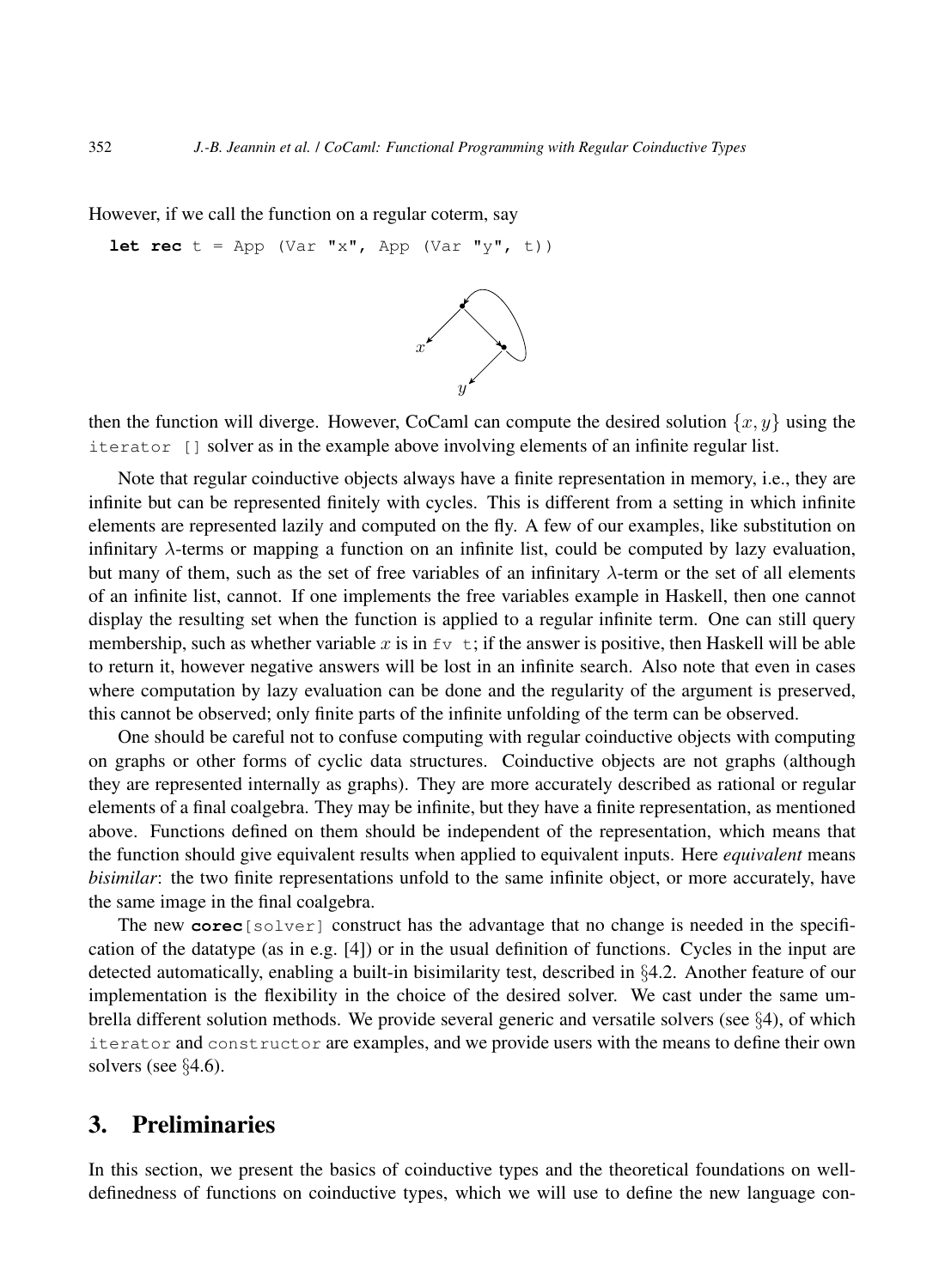structs. We also describe *capsule semantics*, a heap-free mathematical semantics for higher order functional and imperative programs, on which our implementation is based.

#### 3.1. ML with coalgebraic datatypes

Coalgebraic (coinductive) datatypes are very much like algebraic (inductive) datatypes in that they are defined by recursive type equations. The set of algebraic objects form the least (initial) solution of these equations and the set of coalgebraic objects the greatest (final) solution.

Algebraic types have a long history going back to the initial algebra semantics of Goguen and Thatcher [16]. They are very well known and are heavily used in modern applications, especially in the ML family of languages. Coalgebraic types, on the other hand, are the subject of more recent research and are less well known. Not all modern functional languages support them—for example, Standard ML and F# do not—and even those that do support them do not do so adequately.

The most important distinction is that coalgebraic objects can have infinite paths, whereas algebraic objects are always well-founded. *Regular* coalgebraic objects are those with finite (but possibly cyclic) representations. We would like to define recursive functions on coalgebraic objects in the same way that we define recursive functions on algebraic data objects, by structural recursion. However, whereas functions so defined on well-founded data always terminate and yield a value under the standard semantics of recursion, this is not so with coalgebraic data because of the circularities.

In Standard ML, constructors are interpreted as functions, thus coinductive objects cannot be formed; whereas in OCaml, coinductive objects can be defined, and constructors are not functions. Formally, in call-by-value languages, constructors can be interpreted as functions under the algebraic interpretation, as they are in Standard ML, but not under the coalgebraic interpretation as in OCaml. In Standard ML, a constructor is a function:

- SOME; **val** it =  $fn$  : 'a  $\rightarrow$  'a option

Since it is call-by-value, its arguments are evaluated, which precludes the formation of coinductive objects. In OCaml, a constructor is not a function. To use it as a function, one must wrap it in a lambda:

```
> Some;;
Error: The constructor Some expects 1 argument (s),
  but is applied here to 0 argument(s)
> fun x -> Some x;;
- : 'a -> 'a option = <fun>
```
This allows the formation of coinductive objects:

```
> type t = C of t;;
type t = C of t> let rec x = C x;val x : t = C (C (C (C (C (C (C (C \ldots)))))))
```
Despite these differences, inductive and coinductive data share some strong similarities. We have mentioned that they satisfy the same recursive type equations. Because of this, we would like to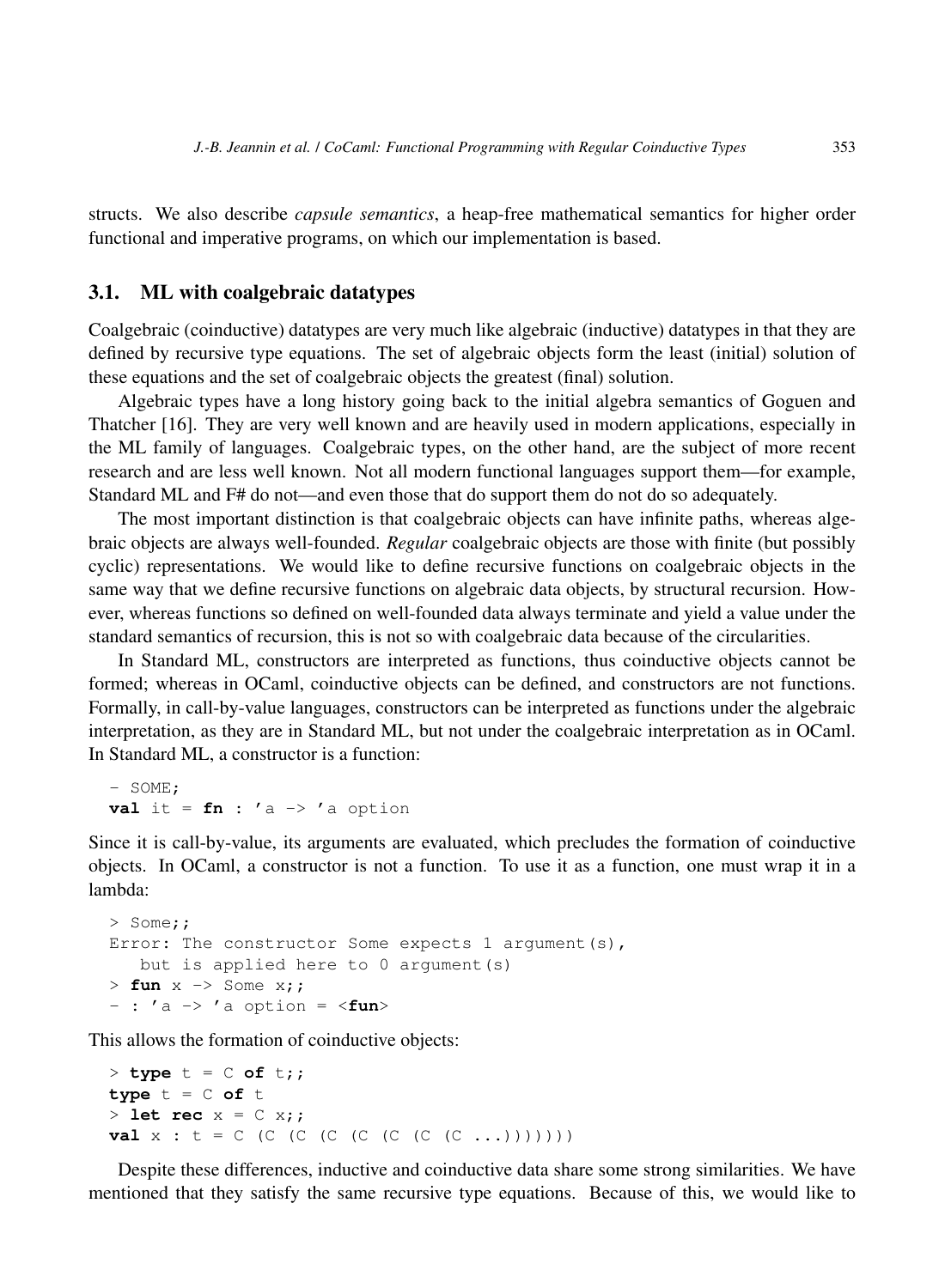define functions on them in the same way, using constructors and destructors and writing recursive definitions using pattern matching. However, to do this, it is necessary to circumvent the standard semantics of recursion, which does not necessarily halt on cyclic objects. It has been argued in [5] that this is not only useful, but feasible. In [5], new programming language features that would allow the specification of alternative solutions and methods to compute them were proposed, and a mock-up implementation was given that demonstrated that this approach is feasible. In this paper, we take this a step further and provide a full implementation in an OCaml-like language. We also give several new examples of its usefulness in addition to the examples of [5]. More importantly, we implement solvers in a much simpler and more elegant manner, and we provide users with the ability to specify their own solvers without having to do so directly in the interpreter.

For full functionality in working with coalgebraic data, *mutable variables* are essential. Current functional languages in the ML family do not support mutable variables; thus true coalgebraic data can only be constructed explicitly using **let rec**, provided we already know what they look like at compile time. Once constructed, they cannot be changed, and they cannot be created dynamically. This constitutes a severe restriction on the use of coalgebraic datatypes. One workaround is to simulate mutable variables with references, but this is ugly; it corrupts the algebraic typing and forces the programmer to work at a lower pointer-based level. Capsules, which we describe next, offer the right abstraction to avoid the use of references, making construction and manipulation of coalgebraic data easy.

When introducing mutable variables, particular care must be taken to handle type checking and type inference correctly, especially regarding polymorphism. Garrigue [17] proposes solutions in the context of references in ML, which we can adapt to mutable variables.

#### 3.2. Capsule semantics

Our implementation is based on *capsule semantics* [18], a heap-free mathematical semantics for higher order functional and imperative programs. In its simplest form, a *capsule* is a pair  $\langle e, \sigma \rangle$ , where e is a λ-term and σ is a partial map with finite domain from variables to λ-terms such that

- $FV(e) \subseteq$  dom  $\sigma$ , and
- for all  $x \in \text{dom }\sigma$ ,  $FV(\sigma(x)) \subseteq \text{dom }\sigma$

where  $FV(e)$  denotes the set of free variables of e. (In practice, a capsule also contains local typing information, which we have suppressed here for simplicity.) Capsules are essentially finite coalgebras; more precisely, a capsule is a finite coalgebraic representation of a regular closed λ-coterm.

Capsules allow rebinding of variables using the rebinding operator  $x := v$ . Here x is a variable that is in scope and  $\nu$  is a value. This should not be confused with the construct of the same name in OCaml, which is used exclusively to update references. In OCaml, the imperative statement  $x := v$ stores the new value  $\nu$  in the heap location to which the variable x is bound, but the binding of x remains intact; whereas in CoCaml, any variable of any type, if it is in scope, can be rebound to a new value of the same type. This construct, besides allowing CoCaml to model the assignment operator of imperative programs, also allows coinductive types and recursive functions to be constructed in a uniform way.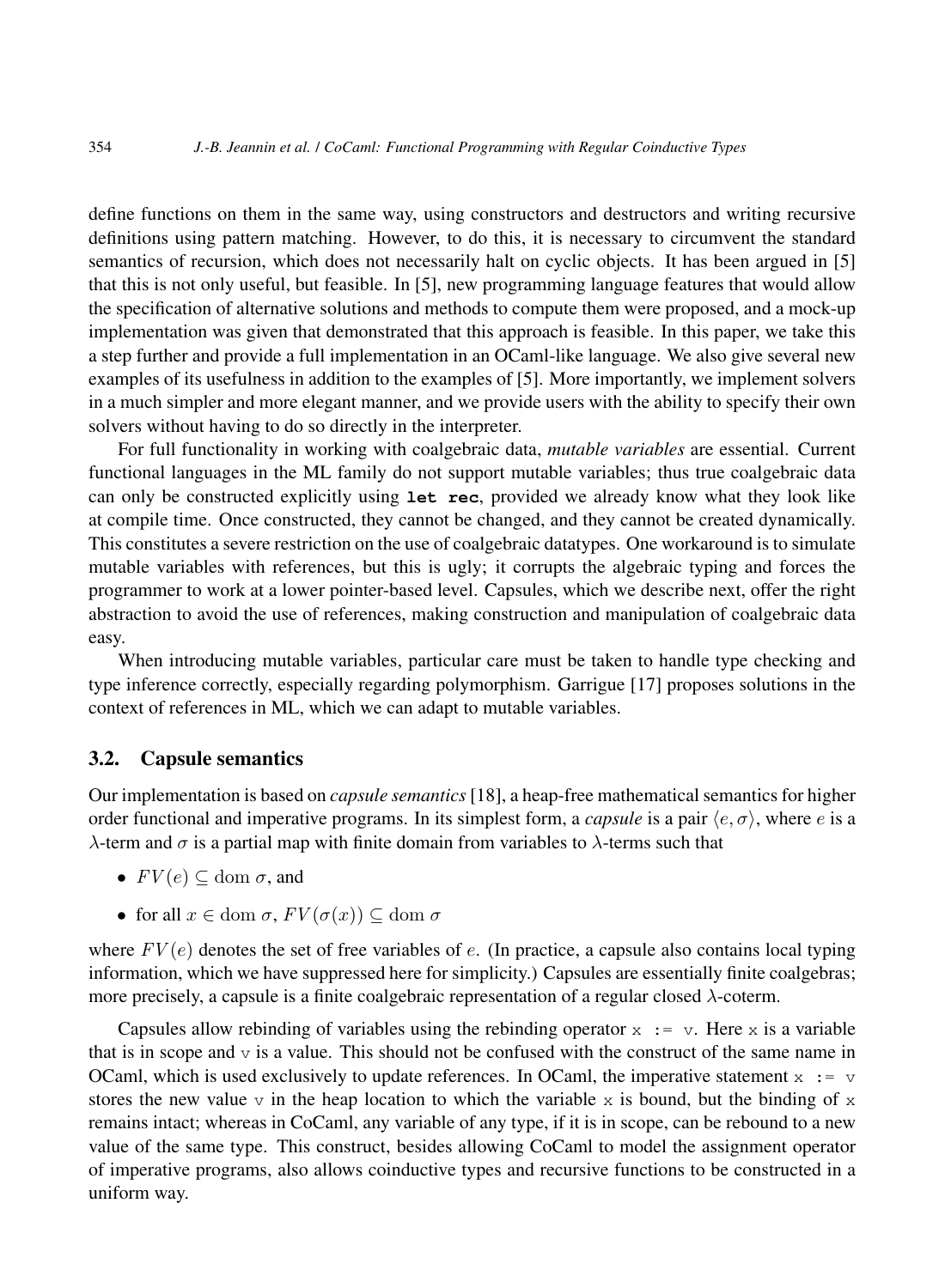To construct regular coinductive types and recursive functions, we make use of a special uninitialized value <> for each type. The capsule evaluation rules consider a variable to be irreducible if it is bound to this value. The variable can be used in computations as long as there is no attempt to deconstruct it; any such attempt results in a runtime error. "Deconstruction" here means different things for different types. For a coinductive type, it means applying a destructor. For int, it would mean attempting to perform arithmetic with it. But it can be used as the argument of a constructor or can appear on the right-hand side of an assignment without error, as these do not require deconstruction. This allows coalgebraic values and recursive functions to be created in a uniform way via backpatching, also known as *Landin's knot*. Thus, **let rec**  $x = d$  **in**  $e$  is syntactic sugar for

**let**  $x = \langle \rangle$  **in**  $(x := d)$ ; e

which in turn is syntactic sugar for

 $(\textbf{fun } x \rightarrow (x := d); e) \iff$ 

For example, **let rec**  $x = (x, x)$  **in** snd (snd x) becomes

**let**  $x = \langle \rangle$  **in**  $(x := (x, x))$ ; snd (snd x)

During the evaluation of  $(x, x)$ , the variable x is bound to  $\langle x, \rho \rangle$ , so x is not reduced.<sup>1</sup> The value of the expression is just  $(x, x)$ . Now the assignment  $x := (x, x)$  is performed, and x is rebound to the expression  $(x, x)$  in the environment. We have created an infinite coinductive object, namely an infinite complete binary tree. Evaluating snd (snd x) results in the value  $(x, x)$ .

Note that we never need to use placeholders or substitution to create cycles, as we are using the binding of  $x$  in the environment for this purpose. This is a major advantage over previous approaches [13, 19–21]. Once x is rebound to a non- $\lt\gt$  value, it can be deconstructed after looking it up in the environment. Note also that the value <> is not accessible to the programmer, as there is no syntax for it. It is only used internally in the implementation of **let rec** as described above.

The variable  $x$  also gives a handle into the data structure that allows it to be manipulated dynamically. For example, here is a program that creates a cyclic object of length 3, then extends it to length 4:

```
> let rec x = 1 :: 2 :: 3 :: x;;
val x : int list = [1; 2; 3; 1; 2; 3; ...]> let y = x in x := 0 :: y; x;;
- : int list = [0; 1; 2; 3; 0; 1; 2; 3; ...]
```
Any cycle must always contain at least one such variable. Two elements of a coalgebraic type are considered equal iff they are bisimilar (see  $\S 4.2$ ). For this reason, coalgebraic types are not really the same as the circular data structures as studied in [19–22]. The example above shows that we now allow the runtime definition of regular coinductive lists, whereas OCaml only allows infinite lists that are defined statically.

A downside to this approach is that the presence of the value <> requires a runtime check on value lookup. This is a sacrifice we have made to accommodate functional and imperative programming

<sup>&</sup>lt;sup>1</sup> Actually, this is not quite true—a fresh variable is substituted for x by  $\alpha$ -conversion first. But we ignore this step to simplify the explanation.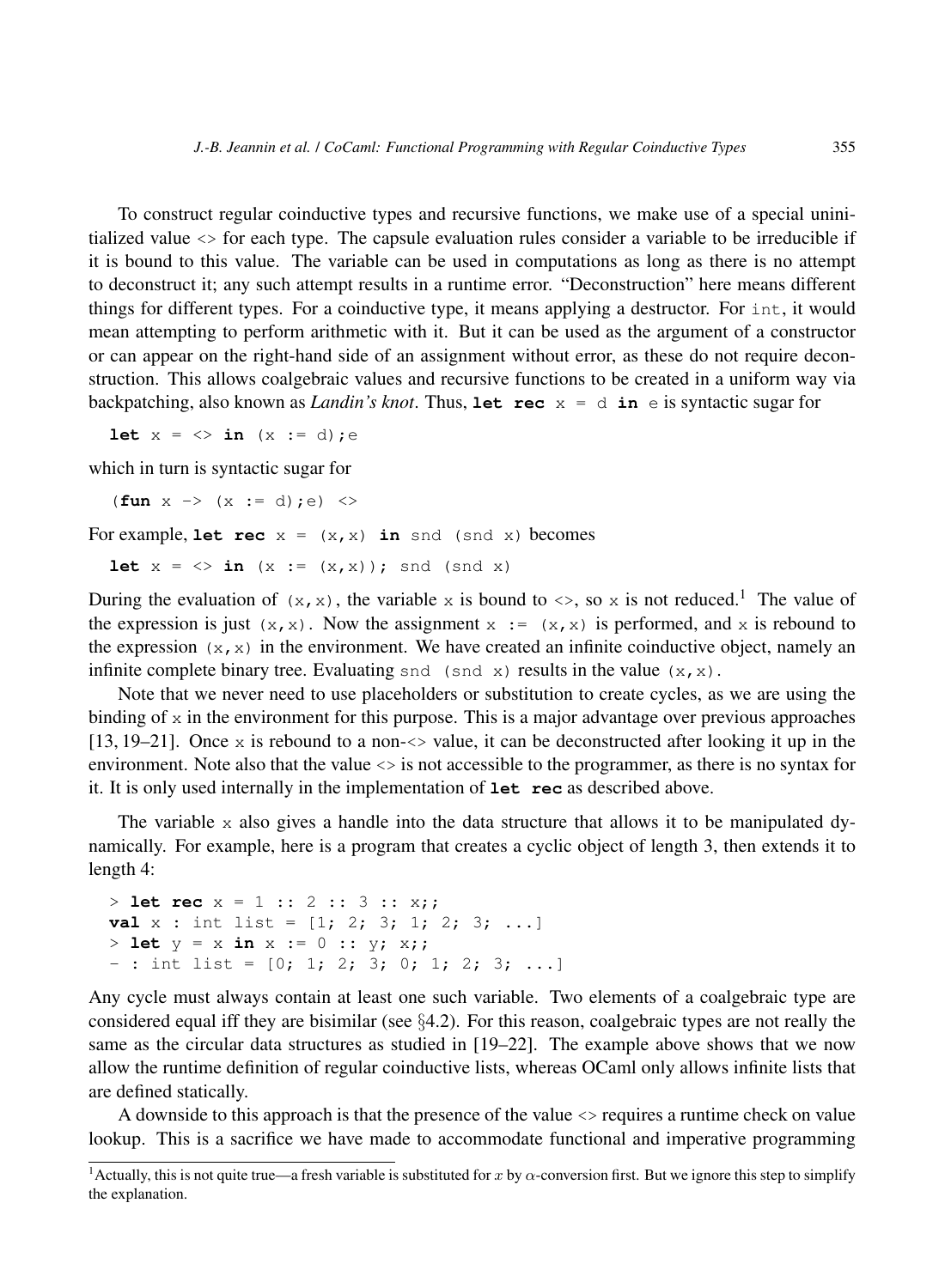styles in a common framework, which is one of the main motivating factors behind capsules. For a basic introduction to capsule semantics, see [18], and for a full account of capsule semantics in the presence of coalgebraic types, see [23].

The reader might wonder what the connection between capsules and closures is. A closure represents a single value, whereas a capsule represents the entire global state of a computation, with no need to use heaps, stacks, or any notion of global store. The precise relationship between capsules and closures is explained in [24].

## 3.3. Recursive functions on regular coinductive types

A general picture on how a recursive function  $h : C \rightarrow A$  is defined is given by the commuting diagram



Here,  $F$  is a functor that determines the structure of the base cases and recursive calls. The function  $\gamma: C \to FC$  on input  $x \in C$  tests for the base cases, and in the recursive case, prepares the arguments for the recursive calls. The function  $Fh : FC \to FA$  performs the recursive calls, and  $\alpha : FA \to A$ takes the values from the recursive calls and assembles them into the value  $h(x)$ .

Ordinary recursively defined functions on well-founded inductive datatypes (in other words, datatypes defined as the initial algebra of a functor  $F$ ) fall into this framework. Indeed, if the domain C is the initial F-algebra, then we immediately know by initiality that  $h$  is unique, since it is a map to another  $F$ -algebra  $A$ . Another (dual) setting in which it is easy to obtain  $h$  uniquely is when the codomain A is a final coalgebra.

This general idea has been well studied  $[1, 6, 9, 25, 26]$ . Most of that work is focused on conditions ensuring unique solutions, primarily when the domain  $C$  is well-founded or when the codomain  $A$  is a final coalgebra. Also closely related are the work of Widemann [13] on coalgebraic semantics of recursion and cycle detection algorithms, the work on coinductive logic programming [2, 11, 27], and the work on coinductive featherweight Java [3, 8], which address many of the same issues but in the context of logic and object-oriented programming.

As mentioned, ordinary recursion over inductive datatypes corresponds to the case in which C is well-founded. In this case, the solution h always exists and is unique. However, if C is not wellfounded, then the solution may not be unique, and the one given by the standard semantics of recursive functions is usually not the one we want. Nevertheless, the diagram (1) can still serve as a valid definitional scheme, provided we are allowed to specify an alternative solution method in A for the equations defined by the diagram. This was the object of study in the 2006 paper of Adamek, Milius and Velebil [1] and in the recent papers of Jeannin, Kozen and Silva [5, 28].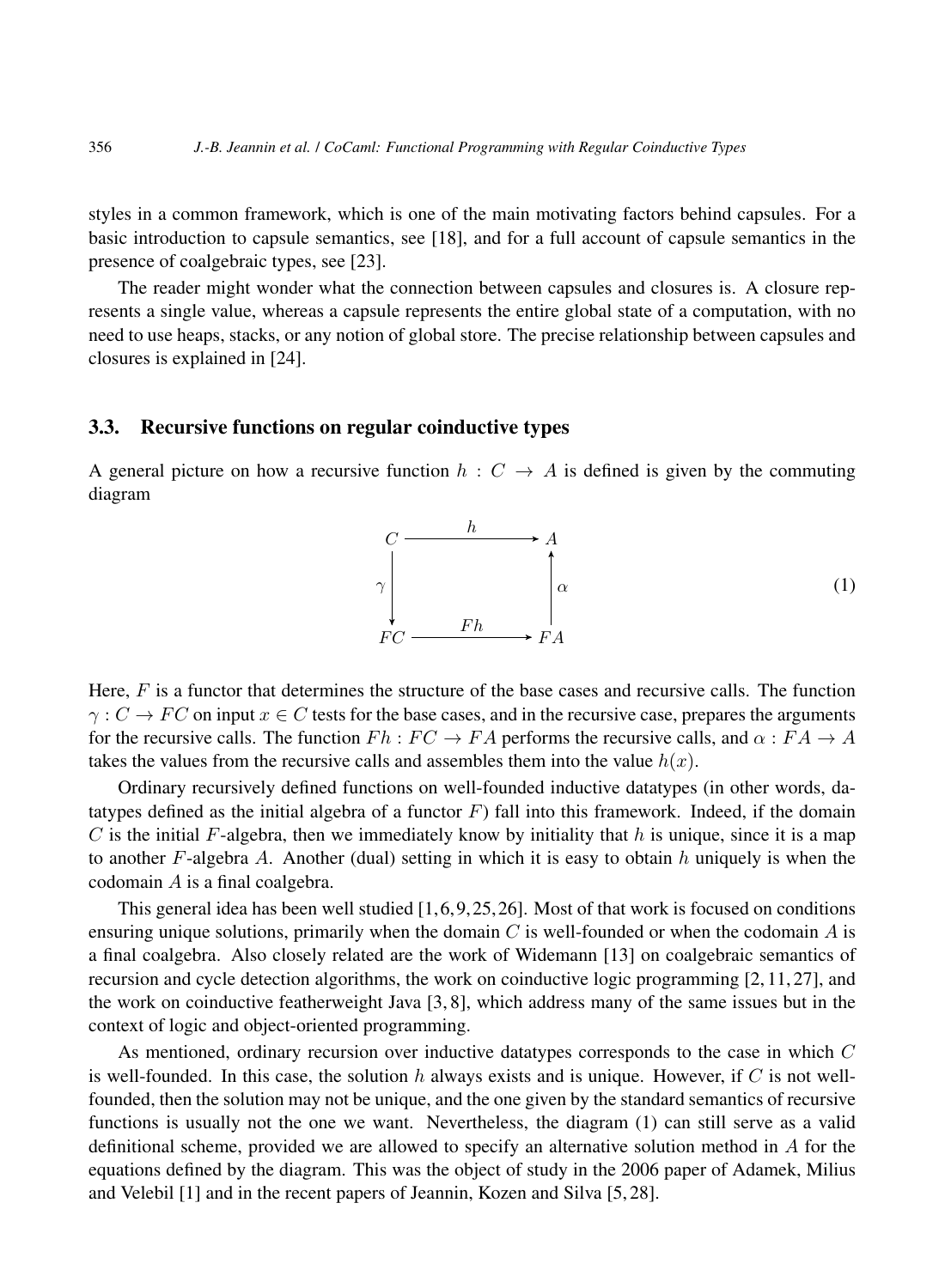The example from §2 involving free variables fits this scheme precisely. Instantiating the diagram (1) yields:



where  $FX = \text{Var} + X^2 + \text{Var} \times X$  and

$$
\gamma(\text{Var } x) = \iota_0(x) \qquad \alpha(\iota_0(x)) = \{x\}
$$
  
\n
$$
\gamma(\text{App } (t_1, t_2)) = \iota_1(t_1, t_2) \qquad \alpha(\iota_1(u, v)) = u \cup v
$$
  
\n
$$
\gamma(\text{Lam } (x, t)) = \iota_2(x, t) \qquad \alpha(\iota_2(x, v)) = v \setminus \{x\}.
$$

Here the domain (regular  $\lambda$ -coterms) is not well-founded and the codomain (sets of variables) is not a final coalgebra, but the codomain is a CPO under the usual set inclusion order with bottom element  $\varnothing$ , and the desired solution is the least solution in this order; it is just not the one that would be computed by the standard semantics of recursive functions. In such cases our language allows the programmer to specify an alternative solution method implemented by a solver, like least fixpoint computation.

# 4. Equations and solvers

When the programmer makes a function call  $f(a)$ , where f was defined using the **corec** keyword, execution happens in three distinct steps:

- a set of *equations* is generated;
- the equations are sent to a solver, which can be built-in or user-defined;
- the result of running the solver on the set of equations is returned as the result of function call  $f(a)$ .

In this section we describe in detail how equations are generated and the different possible choices for the solver.

#### 4.1. Equation generation

An *equation* denotes an equality between two terms. Its left-hand side is a variable  $x_i$  that stands for the result of a call of f on some input  $a_i$ . Its right-hand side is a partially evaluated abstract syntax tree, an expression of the language that can contain other variables  $x_j$ .

When calling a recursive function f on an inductive (well-founded) term  $a_0$ , this function can make recursive calls, generating new calls to the function  $f$ . This computation finishes because the computation is well-founded: every path in the call tree reaches a base case.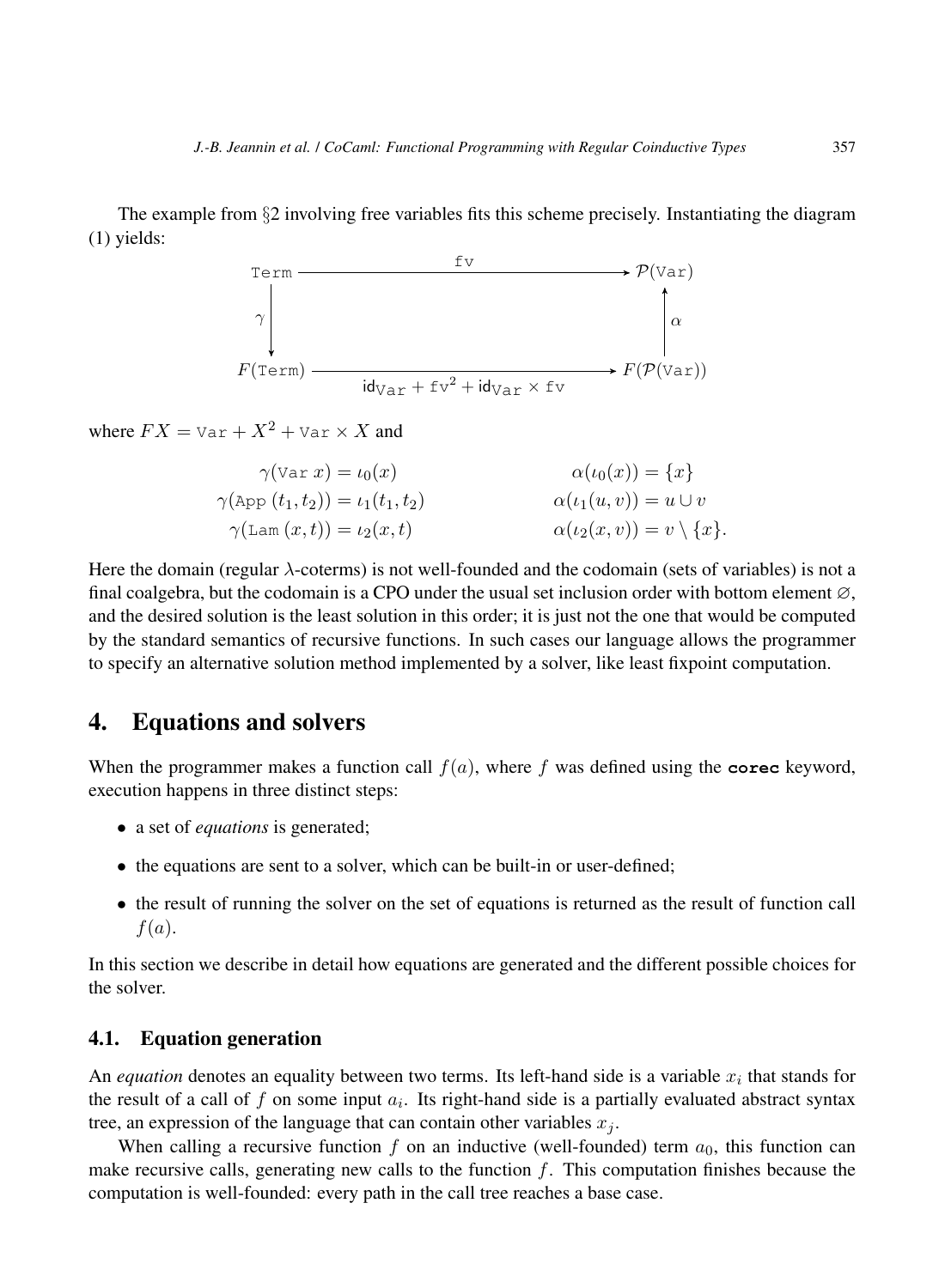Similarly, if the function f was defined with the **corec** keyword, its call on a coinductive term  $a_0$  might involve some recursive calls; those recursive calls might themselves involve some recursive calls, and so on. This time, the computation is not necessarily well-founded. But because  $a_0$  has a finite representation, the set of possible such calls is finite, say for example on  $a_1, \ldots, a_n$ .

To handle those recursive calls, a fresh variable  $x_i$  is generated for each  $a_i$ , and the call to  $f(a_i)$ is partially evaluated to generate an equation, replacing the calls to  $f(a_i)$  by their corresponding  $x_i$ . We thus generate a set of equations whose solution is the value of  $f(a_0)$ . Of course, the arguments  $a_0, \ldots, a_n$  are not known in advance, so the  $x_i$  have to be generated while the program is exploring the recursive calls. This is achieved by keeping track of all the  $a_i$  that have been seen so far, along with their associated unknowns  $x_i$ . This results in a finite set of equations.

A *solver* then takes this set of equations and either returns a solution or fails. We have currently implemented three built-in solvers, which are quite versatile and can be used in many different applications. We also give programmers the ability to define their own solvers.

#### 4.2. Equality of coinductive data

Equality for coinductive data values is synonymous with *bisimilarity*; that is, two data values are considered equal if they are observationally equivalent. As regular coinductive values have finite representations, equality is computable in finite time, unlike with lazy approaches. In CoCaml, this form of equality is built in and can be tested with the operator =.

Unfortunately, OCaml's documentation tells us that "equality between cyclic data structures may not terminate." In practice, an OCaml equality test with = returns false if it finds a difference in finite time, but loops forever when the arguments are cyclic and bisimilar.

```
> let rec zeros = 0 :: zeros and ones = 1 :: ones;;
val zeros : int list = [0; 0; 0; 0; 0; 0; 0; \ldots]val ones : int list = [1; 1; 1; 1; 1; 1; 1; ...]> zeros = ones;;
- : bool = false
> zeros = zeros;; (* does not terminate *)
> let rec zeros2 = 0 :: 0 :: zeros2;;
val zeros2 : int list = [0; 0; 0; 0; 0; 0; 0; ...]
> zeros = zeros2;; (* does not terminate *)
```
In CoCaml, an equality test with  $=$  halts and returns true if the two arguments are bisimilar and false if not. In the example above, the calls zeros = zeros and zeros = zeros2 both return true. Note that the OCaml physical identity relation  $==$  is not suitable: zeros  $==$  zeros2 would return false. More importantly, even two instances of a pair of integers formed at different places in the program would not be equal under ==, although they are observationally equivalent.

Equality of coinductive data values plays a central role in the generation of equations corresponding to the call of a recursive function. A new equation is generated for each recursive call whose argument has not been previously seen. To assess this, a set of objects previously encountered is maintained. At each new recursive call, the argument is tested for membership in this set by testing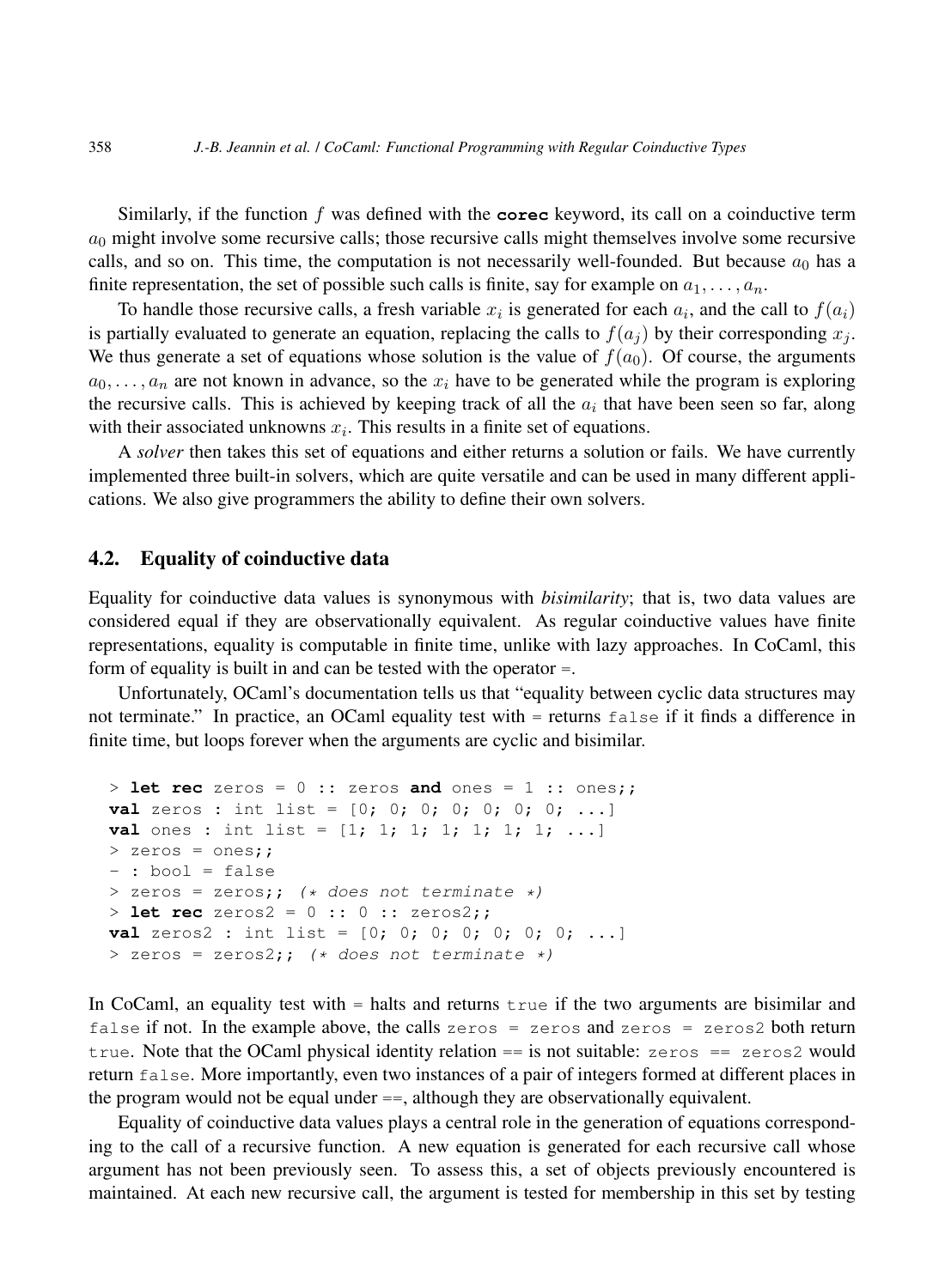equality with each member of the set. To ensure termination, equality on values that are observationally equivalent must return true.

In CoCaml, coinductive data values and recursive functions are represented internally as capsules, thus it suffices to implement observational equality on capsules. Recall that capsules are essentially finite coalgebras, finite coalgebraic representations of a regular closed  $\lambda$ -coterm. Let us describe the equality algorithm on a simplification of our language where value expressions can only be variables, literal integers, injections into a sum type, or tuples.

Let Cap be the set of capsules. The domain of the equality is the set Cap<sup>2</sup> = Cap  $\times$  Cap, the set of pairs of capsules. The codomain is the two-element Boolean algebra  $\nvdash$ . The diagram (1) is instantiated to



where the functor is  $FX = \nless + X + \text{list } X$ . Here list X denotes lists of elements of type X, and the map function iterates a function over a list, returning a list of the results.

The function  $\gamma$  matches on the first component of each capsule, distinguishing between the base cases and the ones in which equality must be recursively determined. If they are both literal integers or some other base type, it returns  $\iota_1(\text{true})$  if they are equal and  $\iota_1(\text{false})$  otherwise. If either one is a variable, it looks up its value in the corresponding environment. If they are injections of  $e_1$  and  $e_2$ , it returns  $\iota_2(e_1, e_2)$ . If they are tuples, it creates a list l of pairs whose nth element is the pair of the nth elements of the first and second tuple and returns  $\iota_3(l)$ . The function  $\alpha$ , which processes the results of recursive calls, is the identity on the first two projections, and on  $\iota_3(l)$  returns the conjunction of all Boolean values in the list l.

A naive implementation of this algorithm is quadratic, as it compares all pairs of states in the capsules in the worst case. However, it turns out that we can regard the capsules as deterministic finite automata, and the capsules are equal if and only if the corresponding automata are equivalent. There is a known  $O(n\alpha(n))$  algorithm of Hopcroft and Karp [29] for this task, where  $\alpha$  is the inverse of the Ackermann function. Briefly, the algorithm maintains a partition of elements that are forced to be bisimilar if the original pair elements are to be bisimilar. Starting with just the initial pair, bisimilarity constraints are propagated forward according to the structure of the data, causing partition elements to be merged. If ever two non-matching elements are forced to be merged, then the algorithm halts and returns false, declaring the original pair of elements unequal. If no such conflicts are discovered after processing all reachable states, the algorithm halts and returns true, declaring the original pair of elements equal. The complexity stems from the use of the so-called *union-find* data structure for maintaining disjoint sets, which has  $O(m\alpha(n))$  amortized complexity for m union and find operations over a set of size n.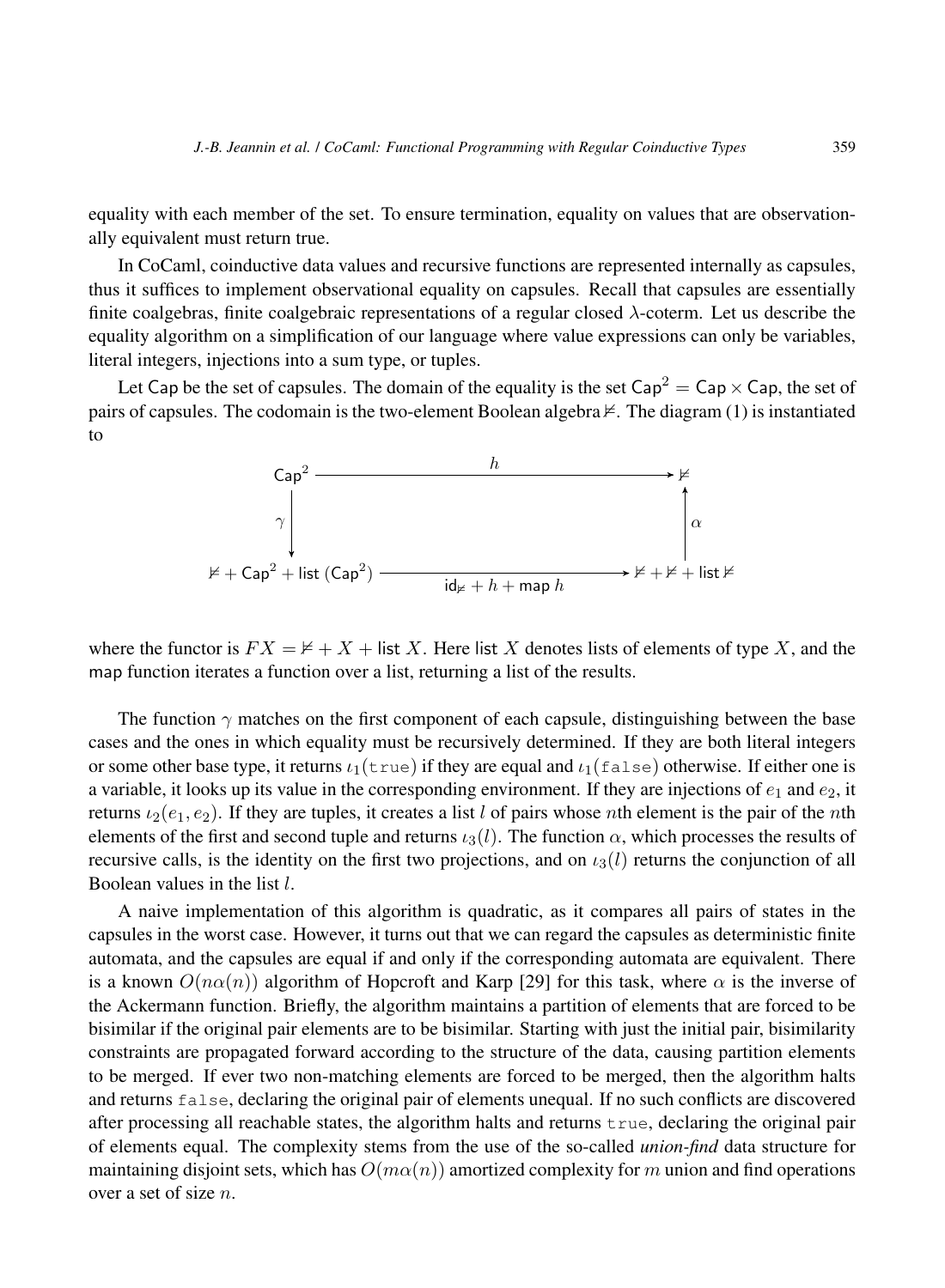## 4.3. The **iterator** solver

In many cases the set of equations can be seen as defining a fixpoint of a monotone function. For example, when the codomain is a CPO, and the operations on the right-hand sides of the equations are monotone, then the Knaster–Tarski theorem ensures that there is a least fixpoint. Moreover, if the CPO is finite or otherwise satisfies the ascending chain condition (ACC), then the least fixpoint can be computed in finite time by iteration, starting from the bottom element of the CPO.

The iterator solver takes an argument b representing the initial guess for each unknown. In the case of a CPO, this would typically be the bottom element.

Internally, a guess is made for each unknown, initially b. At each iteration, a new guess is computed for each unknown by evaluating the corresponding right-hand side, where the unknowns have been replaced by current guesses. When all the new guesses equal the old guesses, we stop, as we have reached a fixpoint, the intended result. The right-hand sides are evaluated in postfix order, i.e., in the reverse order of seeing and generating new equations, because it usually makes the iteration converge faster.

Note that this iterator solver is closely related to the least fixpoint solver described in [5,30]. but it can also be used in applications where the desired fixpoint is not necessarily the least.

Example. We revisit the example from the introduction by applying this solver to create a function set that computes the set of all elements appearing in a list. A regular list, even if it is infinite, has only finitely many elements. If A is the type of the elements, the codomain of set is the CPO  $(\mathcal{P}(A), \subseteq)$  with bottom element  $\emptyset$ . Restricted to subsets of the set of variables appearing in the list, it satisfies the ascending chain condition, which ensures that the least fixed point can be computed in finite time by iteration.

For the implementation, we represent a set as an ordered list. The function insert inserts an element into an ordered list without duplicating it if it is already there. The function set can be defined as:

```
let corec[iterator []] set l = match l with
| | | \rightarrow || h :: t \rightarrow insert h (set t)
```
The complexity of this solver depends on the number of iterations; at each iteration every equation is evaluated, which leads to a complexity on the order of the product of the number of iterations by the number of equations.

## 4.4. The **constructor** solver

The constructor solver can be used when a function tries to build a data structure that could be cyclic, representing a regular coinductive element. Internally, constructor first checks that the right-hand side of every equation is a value (an integer, float, string, Boolean, unit, tuple on values or unknowns, injection on a value or unknown). Then it replaces the unknown variables on the right-hand sides with normal variables and adds them to the environment, thus creating the capsule representing the desired data structure. Its complexity is linear in the number of equations.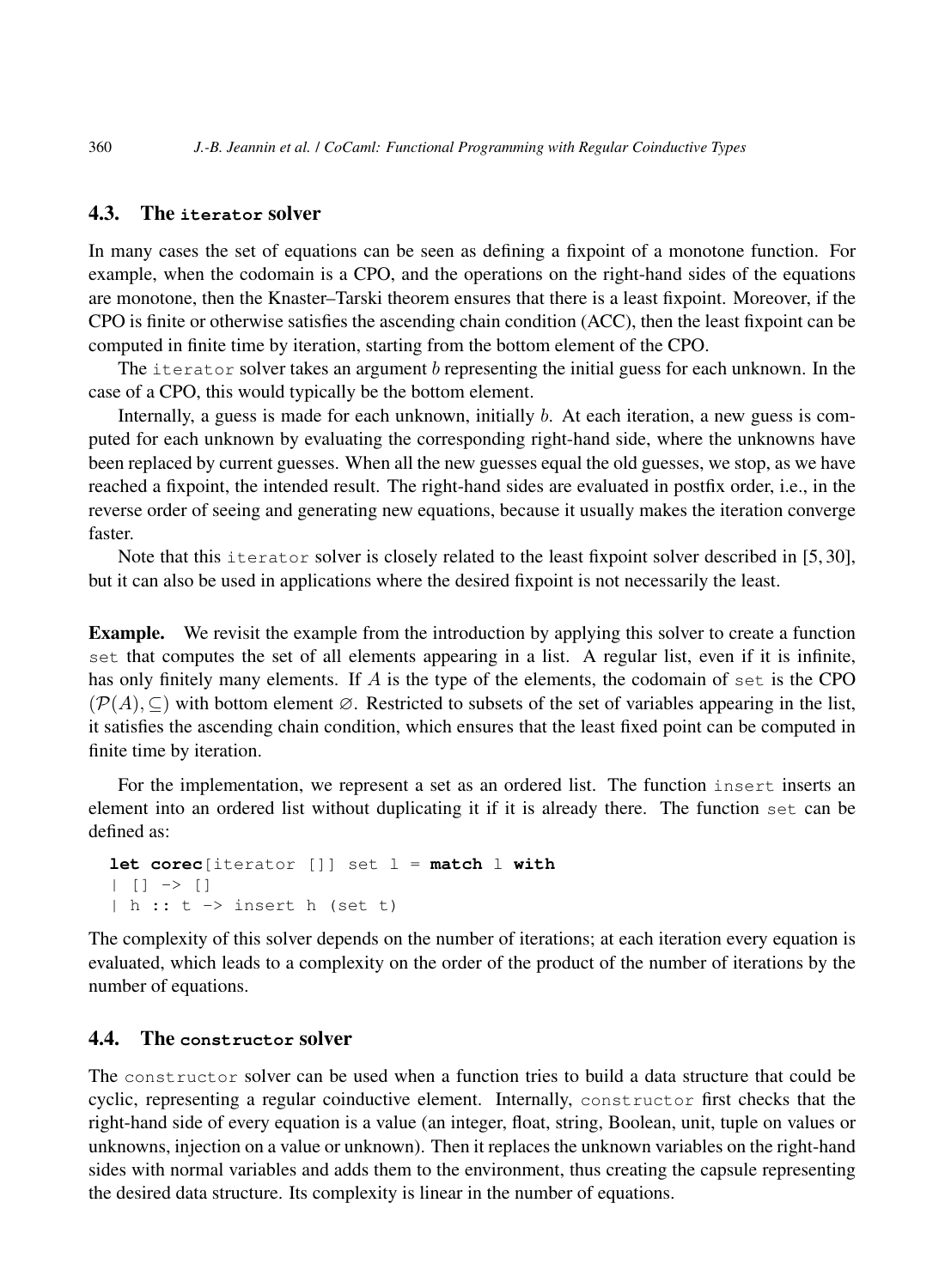**Example.** The map function on lists takes a function  $f$  and a list 1, applies  $f$  on every element h of 1, and returns the list of the results  $f$  h. The constructor solver can be used to create a map functions that works on all lists, finite or infinite.

**let corec**[constructor] map arg = **match** arg **with**  $| f, [ ] \rightarrow [ ]$ | f, h ::  $t \rightarrow f(h)$  :: map  $(f,t)$ 

### 4.5. The **gaussian** solver

The gaussian solver is designed to be used when the function computes a linear combination of recursive calls. The set of equations is then a Gaussian system that can be solved by standard techniques.

**Example.** Imagine one wants to simulate a biased coin, say a coin with probability  $2/3$  of heads, with a fair coin. Here is a possible solution: flip the fair coin. If it comes up heads, output heads, otherwise flip again. If the second flip is tails, output tails, otherwise repeat from the start. This protocol can be represented succinctly by the following probabilistic automaton:



Operationally, starting from states s and t, the protocol generates series that converge to  $2/3$  and  $1/3$ , respectively.

$$
\Pr_H(s) = \frac{1}{2} + \frac{1}{8} + \frac{1}{32} + \frac{1}{128} + \dots = \frac{2}{3} \qquad \Pr_H(t) = \frac{1}{4} + \frac{1}{16} + \frac{1}{64} + \frac{1}{256} + \dots = \frac{1}{3}.
$$

However, these values can also be seen to satisfy a pair of mutually recursive equations:

$$
\Pr_H(s) = \frac{1}{2} + \frac{1}{2} \cdot \Pr_H(t) \qquad \Pr_H(t) = \frac{1}{2} \cdot \Pr_H(s).
$$

In CoCaml, we can model the automaton by a coinductive type and define a function computing the probability of Heads using the gaussian solver:

```
type tree = Heads | Tails | Flip of float * tree * tree
let corec[gaussian] pr_heads t = match t with
| Heads \rightarrow 1.
| Tails -> 0.
| Flip(p,t1,t2) -> p *. pr_heads t1 +. (1. -. p) *. pr_heads t2
```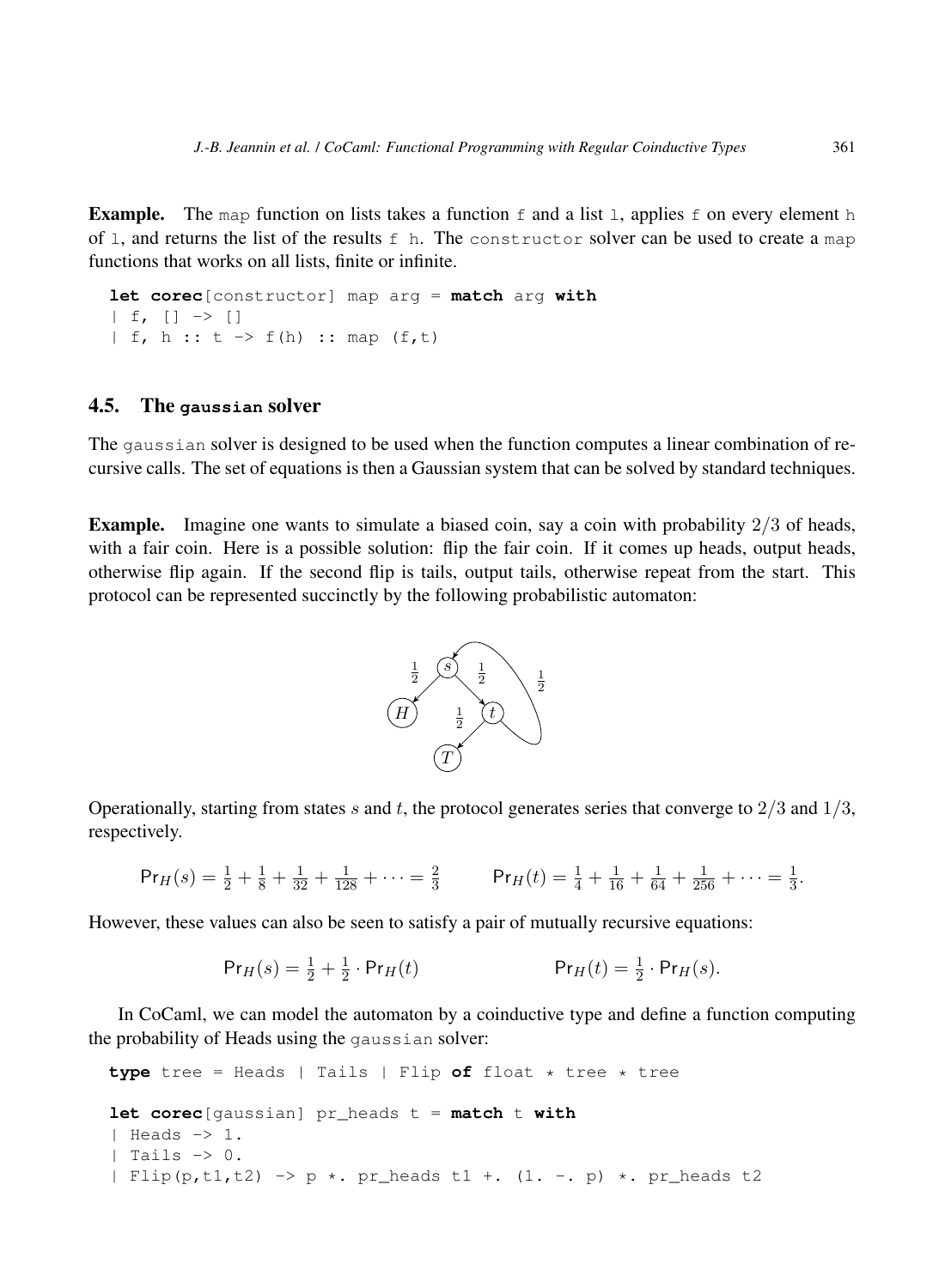## 4.6. User-defined solvers

The solvers we have presented so far are implemented directly in the interpreter. However, as versatile as these solvers are, programmers sometimes need to define their own solvers. This can be done by defining three functions unk, fresh and solve with the following signatures:

```
type var
type expr
type t
val unk : var -> expr
val fresh : unit -> var
val solve : var \rightarrow (var * expr) list \rightarrow t
```
The type var is the type of the variables in the equations, and also the type of the left-hand sides of the equations; type  $\epsilon_{\text{XPT}}$  is the type of the right-hand sides of the equations; and type t is the return type of the solver, and thus also of the function that is being defined. The type  $\exp r$  acts as a small abstract syntax tree of equations. The user can manipulate and solve the equations without access to the full CoCaml abstract syntax tree.

The function fresh generates fresh elements of type var. It is called on each element of the coalgebra that is encountered. It is the responsibility of the user to provide a function that generates elements of type var that are all different. In most cases, the type var can simply be string, and fresh strings can easily be generated, for example with the function:

```
let fresh =
  let c = 0 in(fun (x:unit) \rightarrow c := c+1; "fresh" @ (string_of(int c))
```
But the programmer could choose a different type  $var$ , for instance to store more information in it.

To represent variables on the right-hand sides of equations, we need to be able to inject an element of type var into the type  $\exp r$ . The function unk does this. Typically  $\exp r$  is a sum type that contains a special case Unknown **of** var, and the injection unk is just

**let** unk x = Unknown x

Finally, solve is the solver itself. By construction, an equation always has a variable on its lefthand side and an expr on its right-hand side, thus is represented as a pair of type var  $\star$  expr. Given an element x of type var and a list of equations, it returns an element of type  $\pm$  that is a solution for the variable  $x$  satisfying those equations.

**Example.** We could define the Gaussian solver as a user-defined solver by taking  $var = string$ ,  $t = f$ loat, and

**type** expr = Val **of** float | Plus **of** expr \* expr | Minus **of** expr \* expr | Mul **of** expr \* expr | Unknown **of** var

The functions fresh and unk are the typical ones shown above, and solve implements a Gaussian elimination algorithm in CoCaml. In the definition of the type  $\exp r$ , we could have chosen Mul to have arguments  $f$ loat  $*$ expr, which would automatically keep the equations linear. We write instead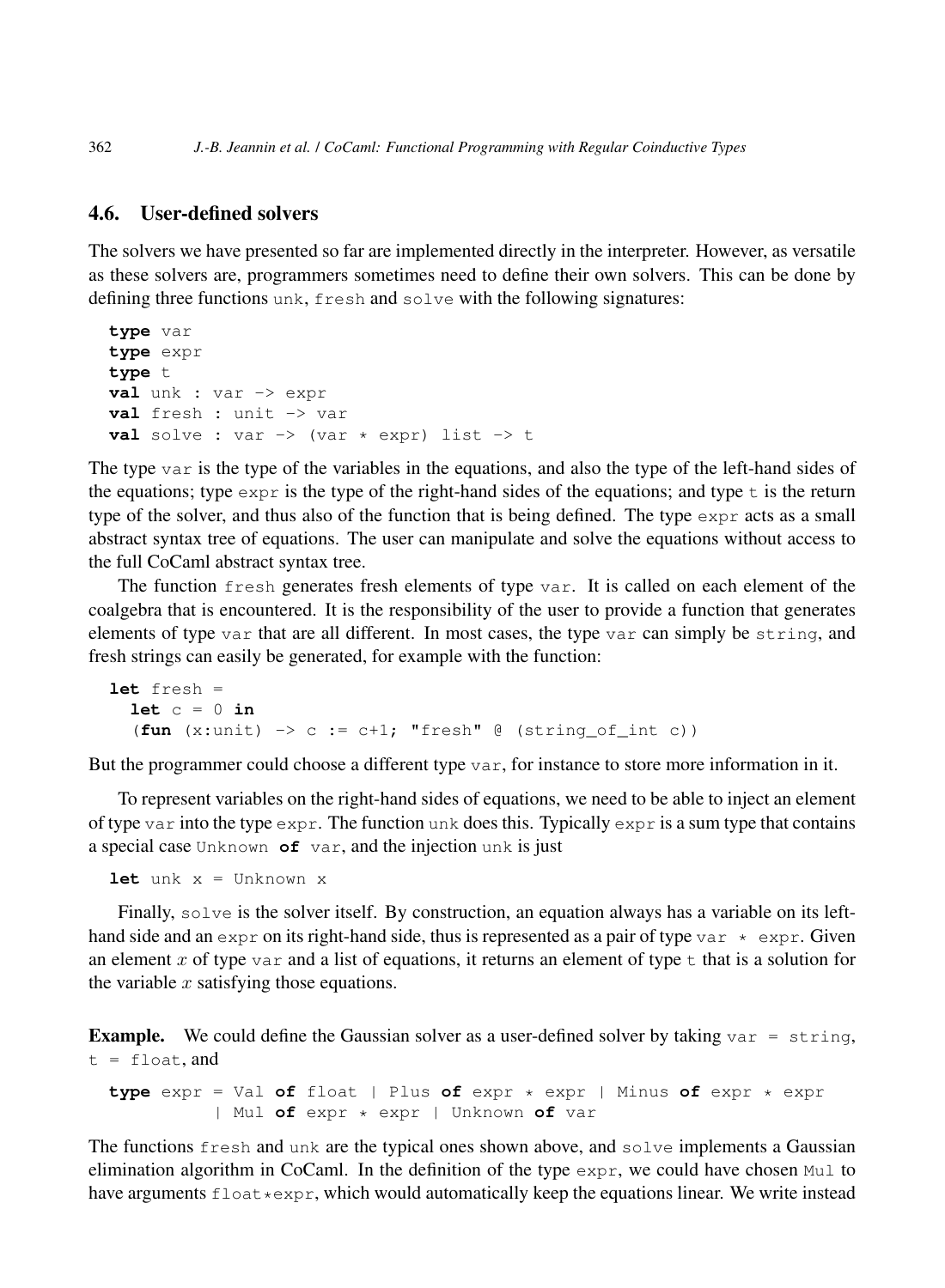Mul  $\sigma f$  expr $\star$ expr and check linearity dynamically. The declaration of the function pr\_heads becomes

```
let corec[unk, fresh, solve] pr_heads t = match t with
| Heads -> Val 1.
| Tails -> Val 0.
| Flip(p, t1, t2) \rightarrowPlus(Mul(Val p, pr_heads t1), Mul(Val(1. -. p), pr_heads t2))
```
The right-hand side is slightly different and less clear than in the original definition. Instead of working with the abstract syntax of the whole language, the programmer defines a specialized abstract syntax representing right-hand sides of functions. This is reminiscent of a known technique to solve corecursive equations by defining a coalgebra whose carrier is a set of expressions comprising the intermediate steps of the unfolding of the equations [31–33].

# 5. Examples

In this section, we show several examples of functions on coinductive types, including finite and infinite lists, a library for *p*-adic numbers, and infinitary  $\lambda$ -terms.

## 5.1. Finite and infinite lists

We illustrate the use of our main solvers through several examples on finite and infinite lists, one of the simplest examples of coinductive types. Through these examples, we show how easy it is to create recursive functions on finite and infinite regular lists, as the process is very close to creating recursive functions on inductive datatypes.

#### 5.1.1. Finiteness

We would like to be able to test whether a list is finite or infinite. The most intuitive way of doing this is to write a function like:

```
let rec is_finite l = match l with
| [] -> true
| h :: t -> is_finite t
```
Of course, this does not terminate on infinite lists under the standard semantics of recursive functions. However, if we use the **corec** keyword, the equations generated for [0] will look like

```
is_finite [0] = is_finite []
is_finite [] = true
```
and the result will be true. For the infinite list ones, the only equation will look like

```
is_finite(ones) = is_finite(ones)
```
and we expect the result to be false. Intuitively, the result of solving the equations should be true if and only if the expression true appears on the right-hand side of one of the equations. This can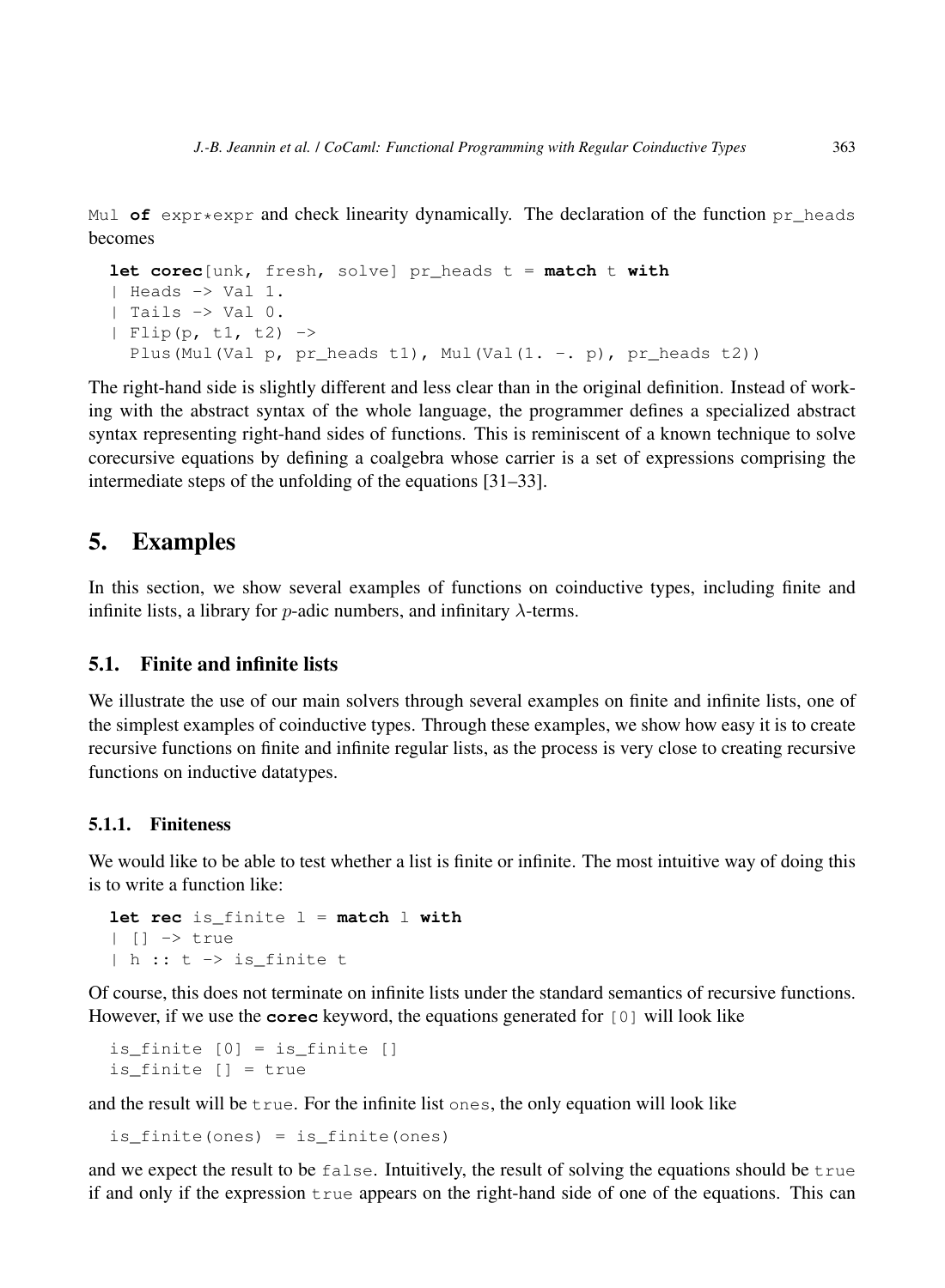be achieved with the iterator solver, using as first guess the value we should observe if it is not finite, here false:

```
let corec[iterator false] is_finite = function
| [] -> true
| h :: t -> is_finite t
```
#### 5.1.2. List **exists** and **forall**

Given a Boolean-valued function  $\epsilon$  that tests a property of elements of a list 1, we would like to define a function exists that tests whether  $f$  is true for at least one element of 1. The function can be programmed simply using the iterator solver with default value false:

```
let corec[iterator false] exists arg = match arg with
| f, | | \rightarrow false
| f, h :: t \rightarrow f(h) || exists (f, t)
```
The function forall is the same, but with  $||$  replaced by  $\&\&$  and false by true.

#### 5.1.3. Pretty printing

In both OCaml and CoCaml, the default printer for lists prints up to some preset depth, printing "..." when this depth is exceeded. This will always happen if the list is circular.

**let rec**  $a = 1 :: 2 :: a;$ **val** a : int list =  $[1; 2; 1; 2; 1; 2; 1; 2; ...]$ 

This is not very satisfying. Often it may appear as if some pattern is repeating, but what if for instance a 3 appears in 50th position and is not printed? A better solution might be to print the initial non-periodic prefix followed by the periodic part as a starred expression. For instance, the list [1; 2] might be printed as [1; 2], the list a above as  $[(1; 2)*]$ , and the list 1 :: 3 :: a as  $[1; 3; (1; 2) \star]$ . This can be achieved by creating a function that partitions a given list into an initial non-periodic prefix and, if infinite, a periodic suffix. We can use the built-in observational equality test = for this task. We simply keep track of all suffixes, halting as soon as a suffix is repeated or the end of the list is reached.

```
let rec first recurrence a s l =
  if mem l s then (rev a,s,l)
  else match l with
  | [] -> (rev a, s, l)
  |h :: t \rightarrow first_recurrence (h :: a) (l :: s) tlet separate l =
  match first_recurrence [] [] | with (a, s, l) \rightarrowlet n = position l s in
  let m = length a - n in
  let s = take a m in
  let t = take (snd s) n in(fst s, fst t)
```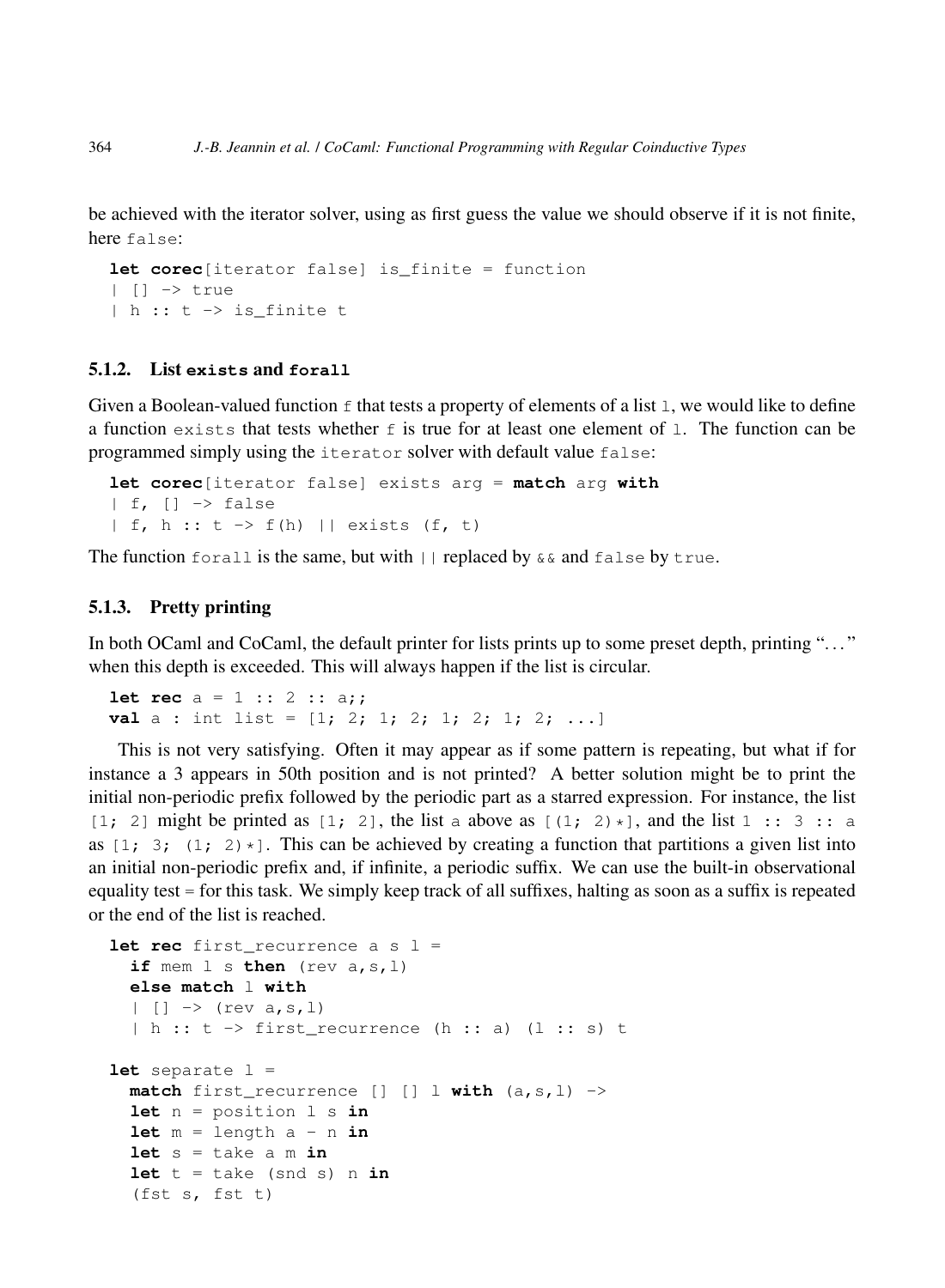Here mem tests membership in a list using the equality predicate =, position calculates the position of an element in a list, and take a n takes the first n elements of list a. The call separate a will produce the pair  $[1, 2]$ , the call separate  $(1 : 3 : 3 : 1)$  will produce the pair  $[1; 3]$ ,  $[1; 2]$ , and the call separate  $[1; 2; 3]$  will produce the pair  $[1; 2; 3]$ ,  $[1; 2]$ 

Note that this computation does not break representation independence. The output partition is the minimal one and is uniquely determined, irrespective of the representation of the input list.

### 5.1.4. Infinitely-often membership

The separate function defined in  $\S5.1.3$  can also be used to determine the set of elements occurring infinitely often in a given list. This is also not computable lazily. If a call to separate returns the finite non-periodic prefix  $\ell_1$  and the periodic part  $\ell_2$ , then the set of elements occurring infinitely often are exactly those elements of  $\ell_2$ , and the set of elements occurring only finite often are those elements of  $\ell_1$  that do not occur in  $\ell_2$ .

#### 5.1.5. The curious case of filtering

Given a Boolean-valued function  $f$  and a list  $l$ , we would like to define a function that creates a new list 11 by keeping only the elements of 1 that satisfy f. The first approach is to use the constructor solver and do it as if the list were always finite:

```
let corec[constructor] filter_naive arg = match arg with
| f, [ ] \rightarrow [ ]| f, h :: t \rightarrow \textbf{if } f(h) \textbf{ then } h :: \textbf{filter naive}(f, t)else filter_naive(f, t)
```
However, this does not quite work. For example, if called on the function  $\text{fun } x \rightarrow x \leq 0$  and the list ones, it generates only one equation

filter  $naive(ones) = filter naive(ones)$ 

and it is not clear which solution is desired by the programmer. However, it is clear that in this particular case, the list [] should be returned. The problem arises whenever the function is called on an infinite list 1 such that no element of 1 satisfies  $\epsilon$ . Rather than modify the solver, our solution is to be a little bit more careful and return [] explicitly when needed:

```
let corec[constructor] filter arg = match arg with
| f, [ ] \rightarrow [ ]| f, h :: t \rightarrow \textbf{if } f(h) \textbf{ then } h :: \textbf{filter}(f, t)else if exists(f, t) then filter(f, t)
                   else []
```
The main problem with this solution is that it has a quadratic complexity in the size of the internal representation of its second argument, considering each call to its first argument  $\epsilon$  to be  $O(1)$ .

#### 5.1.6. Other examples on lists

We have presented a few examples of functions on infinite lists. Some of them are inspired by classic functions on lists supported by the List module of OCaml. Some functions of the List module, like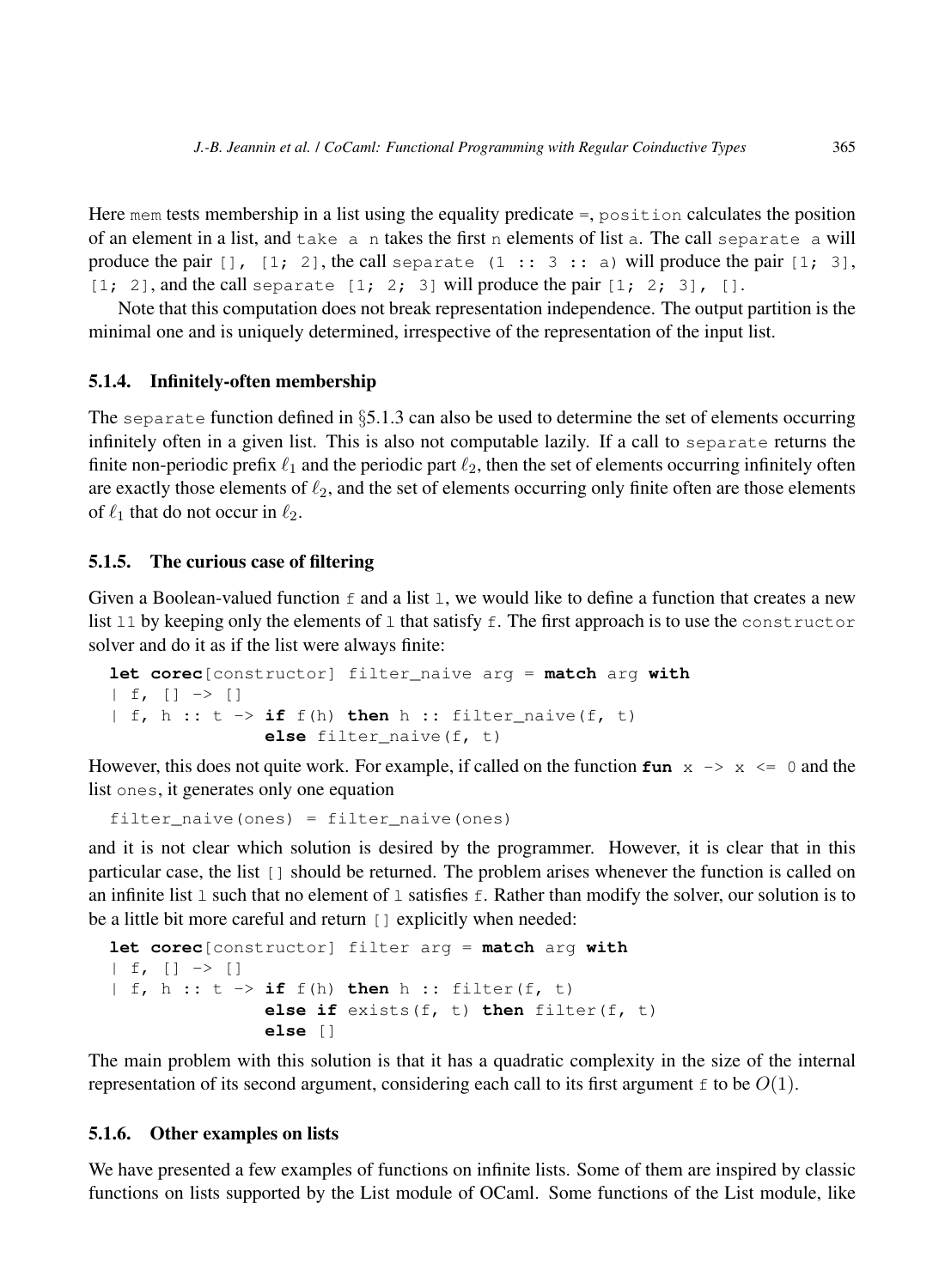366 *J.-B. Jeannin et al.* / *CoCaml: Functional Programming with Regular Coinductive Types*

sorting, do not make sense on infinite lists. But most other functions of the List module can be implemented in similar ways.

### 5.2. A library for  $p$ -adic numbers

The *p*-adic numbers are a well-studied mathematical structure with applications in several areas of mathematics and computer science  $[34–36]$ . In this section we present a library for rational p-adic numbers and operations on them.

#### 5.2.1. The  $p$ -adic numbers

For a fixed prime p, the p-adic numbers  $\mathbb{Q}_p$  form a field that is the completion of the rationals under the  $p$ -adic metric in the same sense that the reals are the completion of the rationals under the usual Euclidean metric. The *p*-adic metric is defined as follows. Define  $|\cdot|_p$  by

- $|0|_p = 0;$
- if  $x \in \mathbb{Q}$ , write x as  $x = ap^n/b$ , where n, a and b are integers and neither a nor b is divisible by p. Then  $|x|_p = p^{-n}$ .

The distance between x and y in the p-adic metric is  $|x - y|_p$ . Intuitively, x and y are close if their difference is divisible by a high power of  $p$ .

Just as a real number has a decimal representation with a finite number of nonzero digits to the left of the decimal point and a potentially infinite number of nonzero digits to the right, a p-adic number has a representation in base p with a finite number of p-ary digits to the right and a potentially infinite number of digits to the left. Formally, every element of  $\mathbb{Q}_p$  can be written as a formal sum  $\sum_{i=k}^{\infty} d_i p^i$ , where the  $d_i$  are integers such that  $0 \leq d_i < p$  and k is an integer, possibly negative. An important fact is that this representation is unique (up to leading zeros), in contrast to the decimal representation, in which  $1 = 0.999...$  If  $d_k = 0$  for  $k < 0$ , then the number is said to be a *p-adic integer*. If b is not divisible by p, then the rational number  $a/b$  is a p-adic integer. Finally, p-adic numbers for which the sequence  $(d_k)_k$  is regular (ultimately periodic) are exactly the rational numbers. This is similar to the decimal representations of real numbers. Since our lists must be regular so that they can be represented in finite memory, these are the numbers we are interested in. We fix the prime  $p$  (written p in programs) once and for all, for instance as a global variable.

#### 5.2.2. Equality and normalization

We represent a *p*-adic number  $x = \sum_{i=k}^{\infty} d_i p^i$  as a pair of lists:

- the list  $d_0, d_1, d_2, \ldots$  in that order, which we call the *integer part* of x and which can be finite or infinite; and
- if  $k < 0$  and  $d_k \neq 0$ , the list containing  $d_{-1}, d_{-2}, \ldots, d_k$ , which we call the *fractional part* of x and which is always finite.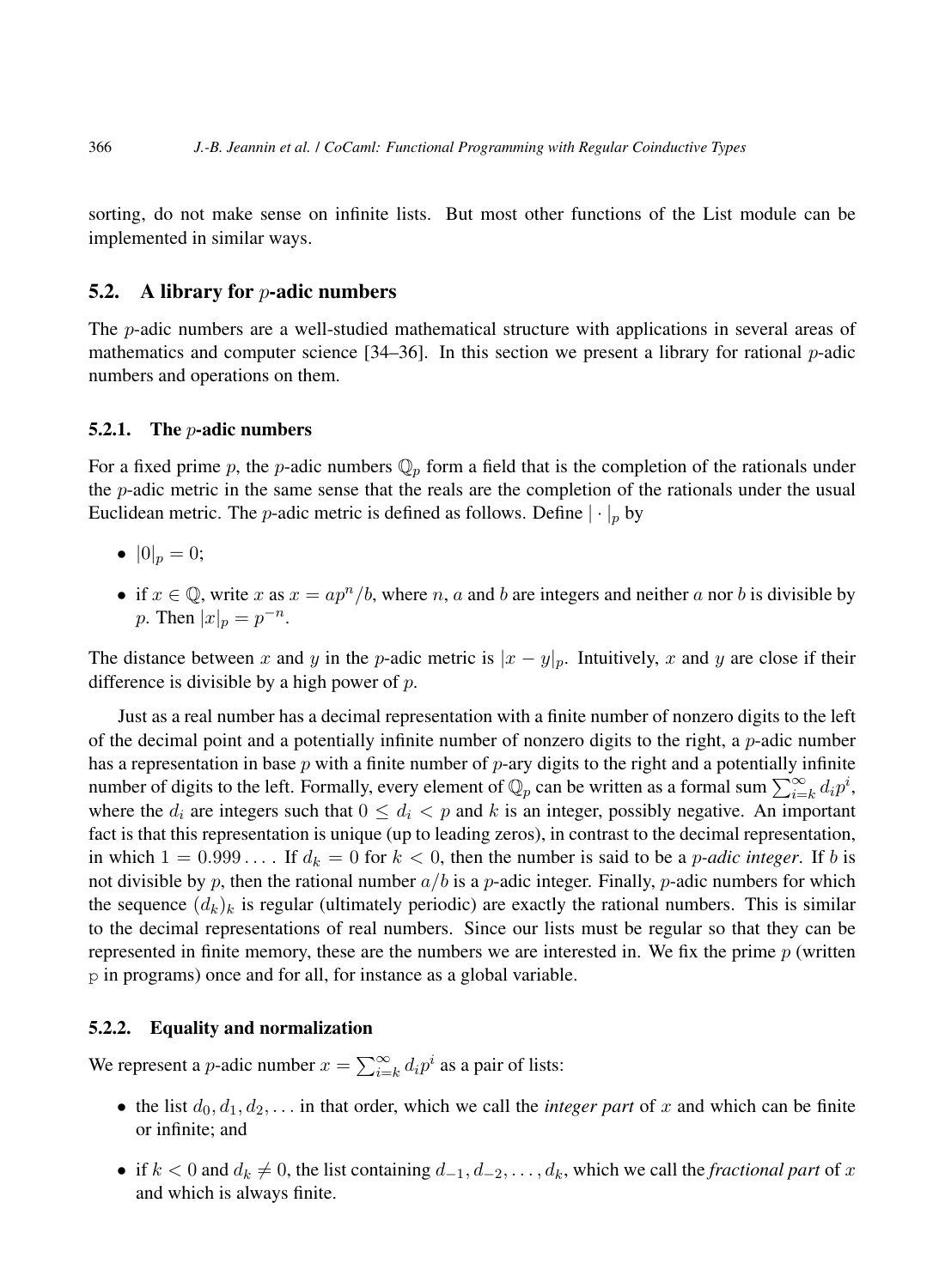Since the representation  $x = \sum_{i=k}^{\infty} d_i p^i$  is unique up to leading zeros, the only thing we have to worry about when comparing two *p*-adic integers is that an empty list is the same as a list of zeros, finite or infinite. The following function equali uses the iterator solver and compares two integer parts of p-adic numbers for equality:

```
let corec[iterator true] equali p = match p with
| [], [] -> true
| h1 :: t1, h2 :: t2 -> h1 = h2 && equali (t1, t2)
| 0 :: t1, [] -> equali (t1, [])
| [ ], 0 :: t2 -> equali (t2, [ ])
| \rightarrow false
```
Interestingly, comparing the fractional parts is almost the same code, with the **rec** keyword instead of the **corec** keyword.

```
let rec equalf p = match p with (* of floating parts: not corecursive *)
| [], [] -> true
| h1 :: t1, h2 :: t2 -> h1 = h2 && equalf (t1, t2)
| 0 :: t1, [] -> equalf (t1, [])
| [ ], 0 :: t2 -> equalf (t2, [ ])
| \rightarrow false
let equal p1 p2 = match p1, p2 with
| (i1, j1), (i2, j2) -> equali (i1, i2) && equalf (j1, j2)
```
This happens quite often: if one knows how to do something with inductive types, the solution for coinductive types often involves only changing the **rec** keyword to **corec** and some other minor adjustments. However, one must take care, as there are exceptions to this rule. In this example, since here equali also works on inductive types, we could have used equali instead of equalf in equal.

Now that we have equality, normalization of a *p*-adic integer becomes easy using the constructor solver:

```
let corec[constructor] normalizei i =
 if equali(i, []) then []
 else match i with i :: t -> i :: normalizei t
```
The function normalizei only requires equality with zero (represented as []), which is much easier than general equality. We can now write a normalization on the fractional parts as a simple recursive function (once again, with the same code), or just use normalizei, which also works on the fractional parts.

### 5.2.3. Conversion from a rational

We wish to convert a given rational  $a/b$  with  $a, b \in \mathbb{Z}$  to its p-adic representation. Let us first try to convert  $x = a/b$  into a p-adic integer if b is not divisible by p. Since x is a p-adic integer, we know that x can be written  $x = \sum_{i=0}^{\infty} d_i p^i$ , thus multiplying both sides by b gives

$$
a = b \sum_{i=0}^{\infty} d_i p^i.
$$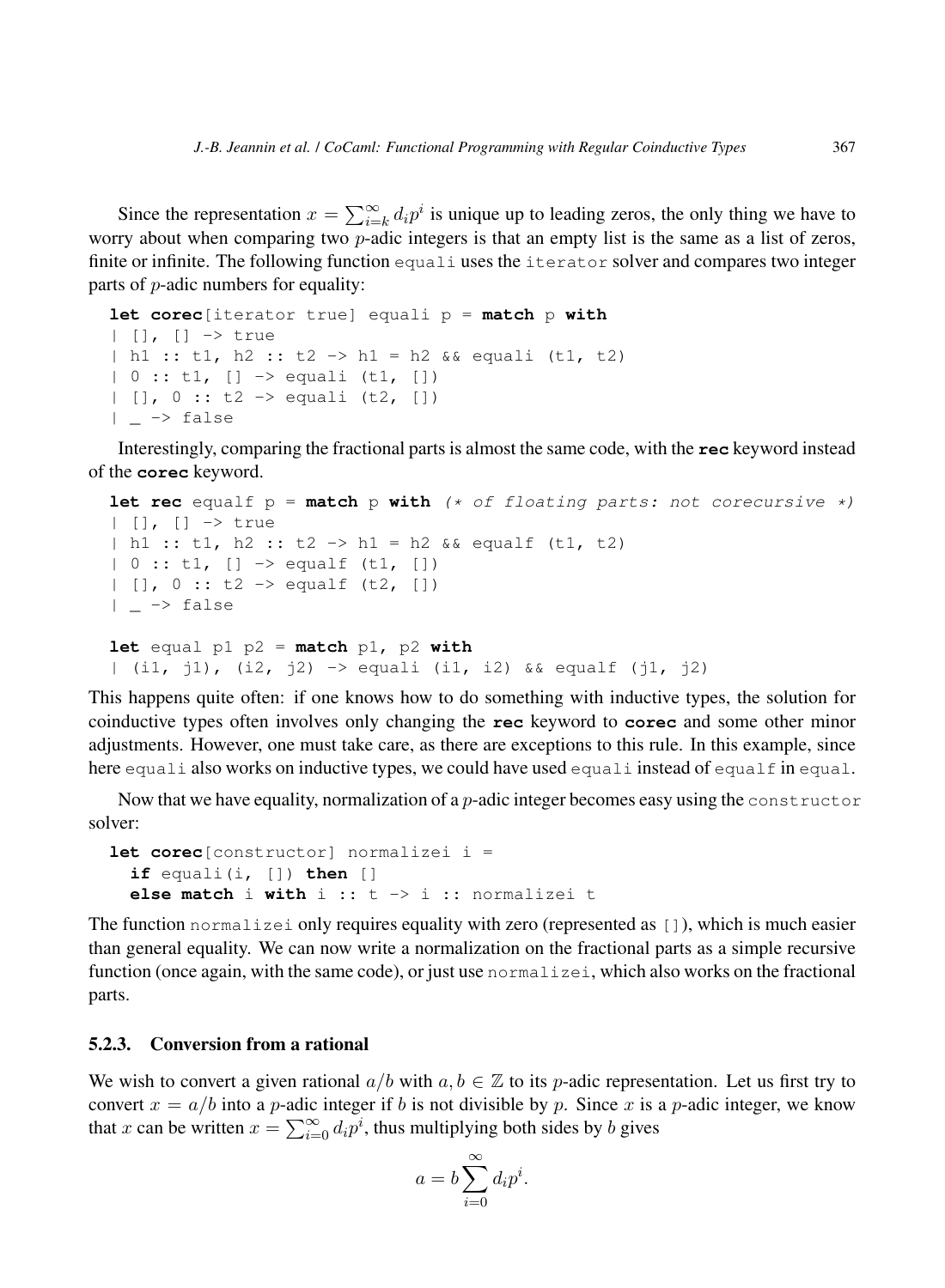Taking both sides modulo p, we get  $a = bd_0$  mod p. Since b and p are relatively prime, this uniquely determines  $d_0$  such that  $0 \leq d_0 < p$ , which can be found by the Euclidean algorithm. We can now substract  $bd_0$  to get

$$
a - bd_0 = b \sum_{i=1}^{\infty} d_i p^i.
$$

This can be divided by p by definition of  $d_0$ , which leads to the same kind of problem recursively.

This procedure defines an algorithm to find the digits of a *p*-adic integer. Since we know it will be cyclic, we can use the constructor solver:

```
let corec[constructor] from rationali (a,b) =
 if a = 0 then []
 else let d = euclid p a b in
 d :: from_rationali ((a - b*d)/p, b)
```
where the call euclid p a b is a recursive implementation of a (slightly modified) Euclidean algorithm for finding  $d_0$  as above.

If b is divisible by p, it can be written  $p^n b_0$  where  $b_0$  is not divisible by p. We can first find the representation of  $a/b_0$  as an integer, then shift by n digits to simulate division by  $p^n$ .

#### 5.2.4. Conversion to a float

Given a p-adic integer  $x = \sum_{i=0}^{\infty} d_i p^i$ , define  $x_k = \sum_{i=0}^{\infty} d_{k+i} p^i$ . Then for all  $k \ge 0$ ,  $x_k = d_k +$  $px_{k+1}$ . If the sequence  $(d_k)_k$  is regular, so is the sequence  $(x_k)_k$ , thus there exist  $n, m > 0$  such that  $x_{k+m} = x_k$  for all  $k \geq n$ . It follows that

$$
x = x_0 = \sum_{i=0}^{n-1} d_i p^i + p^n x_n \qquad x_n = \sum_{i=0}^{m-1} d_{n+i} p^i + p^m x_n,
$$

and further calculation reveals that  $x = a/b$ , where

$$
a = \sum_{i=0}^{n+m-1} d_i p^i - \sum_{i=0}^{n-1} d_i p^{m+i} \qquad b = 1 - p^m.
$$

But even without knowing  $m$  and  $n$ , the programmer can write a function that will automatically construct a system of  $m + n$  linear equations  $x_k = d_k + px_{k+1}$  in the unknowns  $x_0, \ldots, x_{m+n-1}$  and solve them by Gaussian elimination to obtain the desired rational representation. To accomplish this, we can just use our gaussian solver:

**let corec**[gaussian] to\_floati i = **match** i **with**

$$
|\quad [\quad ]\;\;\rightarrow\;\;0\,.
$$

| d :: t -> (float\_of\_int d) +. (float\_of\_int p) \*. (to\_floati t)

This function returns the floating point representation of a given  $p$ -adic integer. It is interesting to note that, apart from the mention of **corec**[gaussian], this is exactly the function we would have written to calculate the floating-point value of an integer written in p-ary notation using Horner's rule.

A similar program can be used to convert the fractional part of a  $p$ -adic number to a float. Adding the two parts gives the desired result.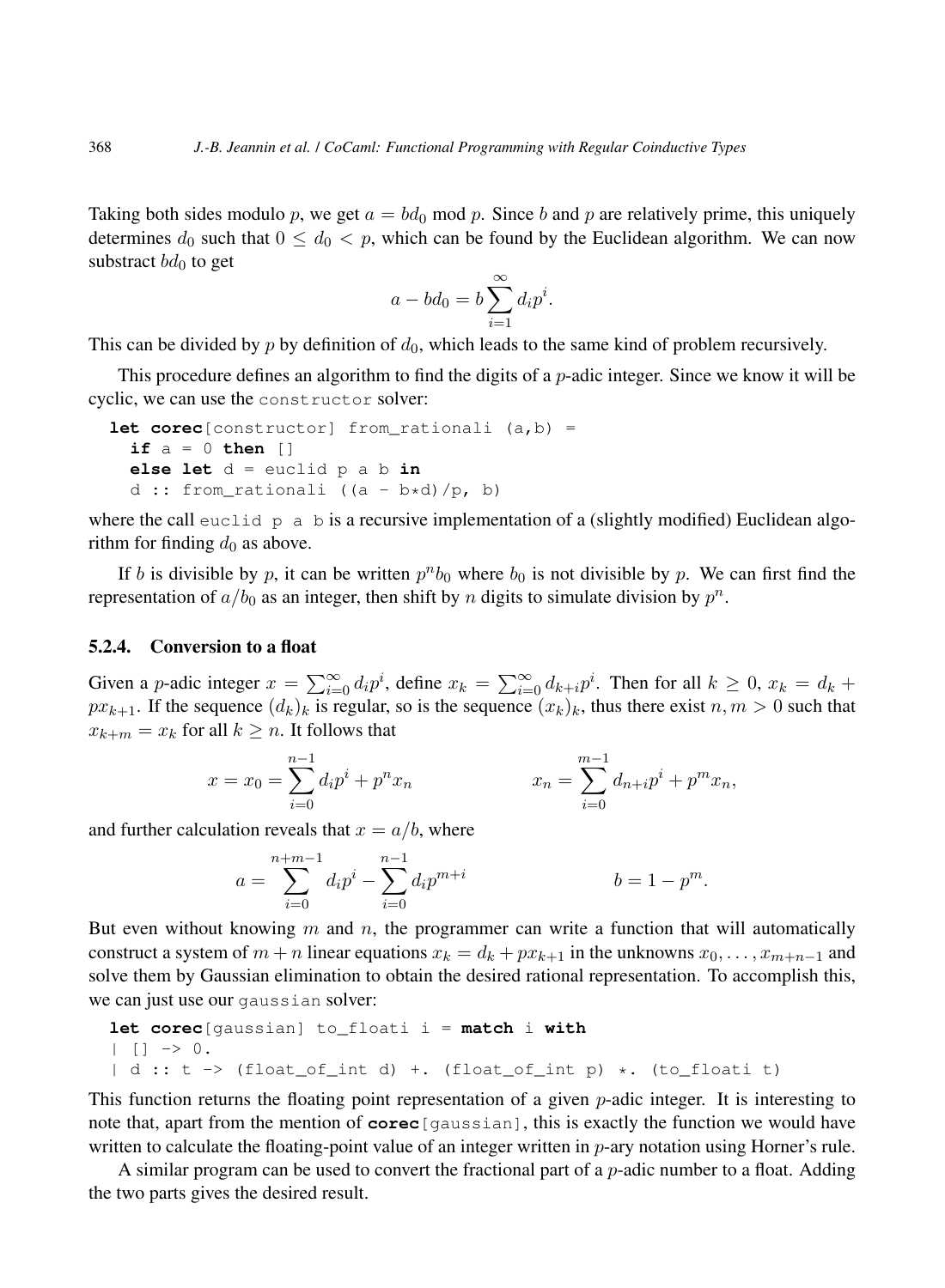#### 5.2.5. Addition

Adding two p-adic integers is surprisingly easy. We can use a slight adaptation of the primary school algorithm of adding digit by digit with carries. A carry might come from adding the fractional parts, so the algorithm really takes three arguments, the two p-adic integers and a carry. Using the constructor solver, this gives:

```
let corec[constructor] addi arg = match arg with
| [], [], c -> if c = 0 then []
              else (c mod p) :: addi ([], [], c/p)
| h :: t, [], c -> addi (h :: t, [0], c)
| [], h :: t, c -> addi ([0], h :: t, c)
| hi :: ti, hj :: tj, c ->
 let res = hi + hj + c in
  (res mod p) :: addi (ti, tj, res / p)
```
Once again, once we have addition on  $p$ -adic integers, it is easy to program addition on general rational p-adic numbers.

#### 5.2.6. Multiplication and division

The primary school algorithm and the constructor solver can also be used for multiplication. However, we need to proceed in two steps. We first create a function  $mult1$  that takes a *p*-adic integer i, a digit j, and a carry c, and calculates  $i \star j+c$ . We then create a function multi that takes two p-adic integers i and  $\dagger$  and a carry c and calculates  $i \star \dagger + c$ .

```
let corec[constructor] mult1 arg = match arg with
| [], d, c -> if c = 0 then []
  else (c mod p) :: mult1 ([], d, c/p)
| hi :: ti, d, c \rightarrowlet res = hi * d + c in(res mod p) :: mult1 (ti, d, res / p)
let corec[constructor] multi arg = match arg with
| n1, [], c -> c
| n1, h2 :: t2, c ->
  (match (addi (mult1 (n1, h2, 0), c, 0)) with
  | [ ] \rightarrow 0 : : \text{multi} (n1, t2, 0)| hr :: tr -> hr :: multi (n1, t2, tr))
```
To extend this to general *p*-adic numbers, we can multiply both  $\pm$  and  $\pm$  by suitable powers of p before applying multi, then divide the result back as necessary.

Division of  $p$ -adic integers can be done with only one function using a constructor solver in much the same way as addition or multiplication. The algorithm also uses the euclid function and is closely related to from\_rational.

Some of the examples above on  $p$ -adic numbers could be done with lazy evaluation, namely the arithmetic operations and conversion to a rational. However equality, normalization, conversion to a float, and printing (showing the cycle) could not.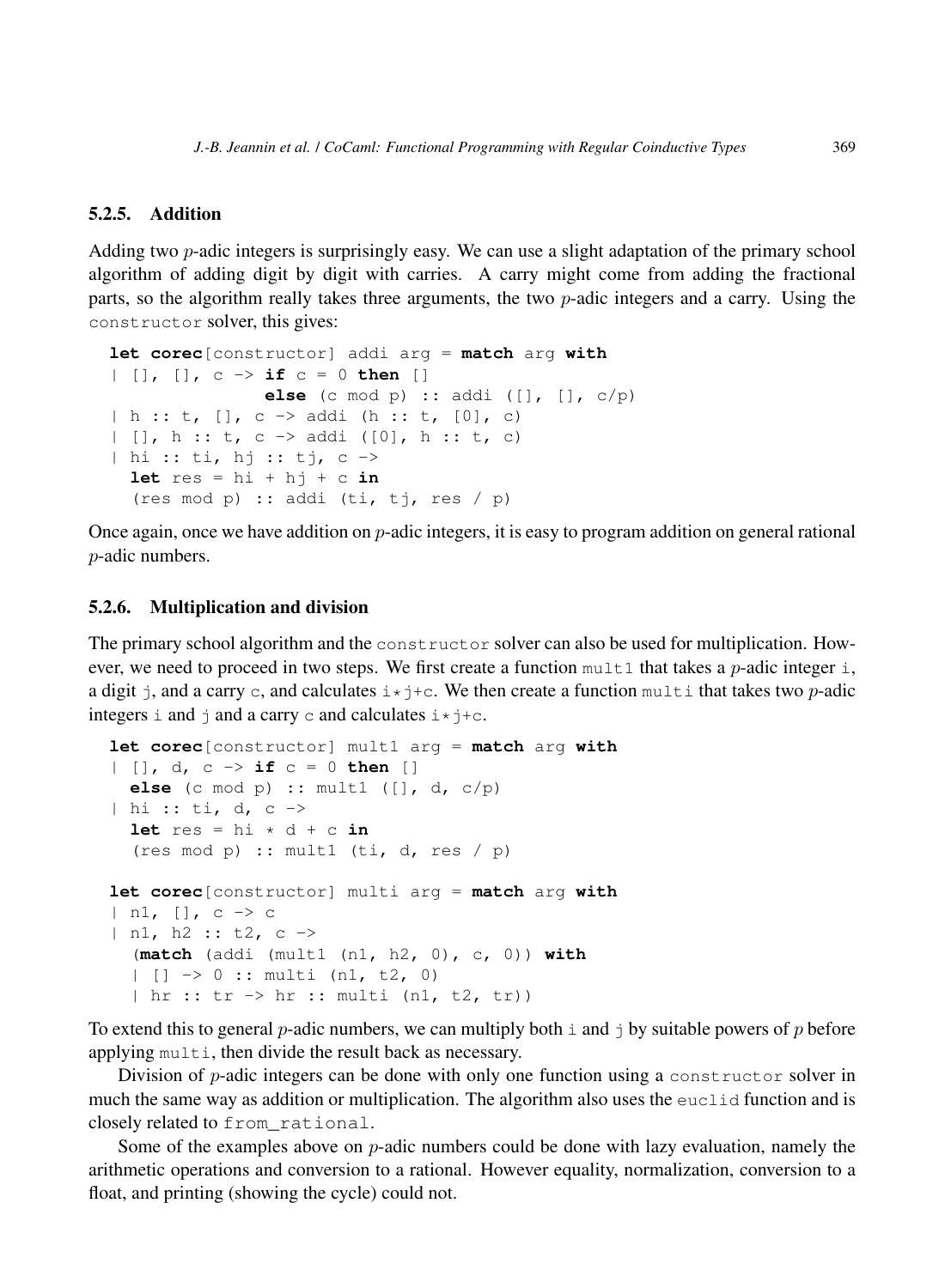## 5.3. Other examples

Besides the examples presented here, we have implemented all the examples that Jeannin, Kozen and Silva collected in [5] to CoCaml. Among those, substitution in an infinite  $\lambda$ -term ( $\lambda$ -coterm) and descending sequences can be implemented with the constructor solver; free variables of a  $\lambda$ coterm and abstract interpretation of while programs can be implemented using the iterator solver; and the examples involving probabilistic protocols, like calculating the probability of heads of a coinflip protocol or the expected number of flips, can be implemented using the gaussian solver. Further examples include algorithms for ordinary deterministic and nondeterministic finite automata.

To complement the example of  $\S2$  involving the free variables of a  $\lambda$ -coterm, we show another non-well-founded example on  $\lambda$ -coterms, namely the substitution of a term  $\pm$  for all free occurrences of a variable y. A typical implementation would be

```
let rec subst t y = function
| Var x -> if x = y then t else Var x
| App (t1,t2) -> App (subst t y t1, subst t y t2)
```
For simplicity, we have omitted the case of function abstraction, since it is not relevant for the example.

For example, to replace  $y$  in Fig. 1(b) by the term of Fig. 1(a) to obtain Fig. 1(c), we would call subst (App x x) y t, where t is the term of Fig. 1(b), defined by **let rec**  $t =$  App x (App y t). The usual semantics would infinitely unfold the term, attempting to generate Fig. 1(d).



Figure 1. A substitution example.

This computation would never finish.

A minor adaptation of the definition of subst above results in a function that will return the desired regular infinitary  $\lambda$ -term:

**let corec**[constructor] subst arg = **match** arg **with** | x, t, Var v -> **if** v = x **then** t **else** Var v  $| x, t, \text{ App}(t1, t2) \rightarrow \text{App}(subst(x, t, t1), \text{subst}(x, t, t2))$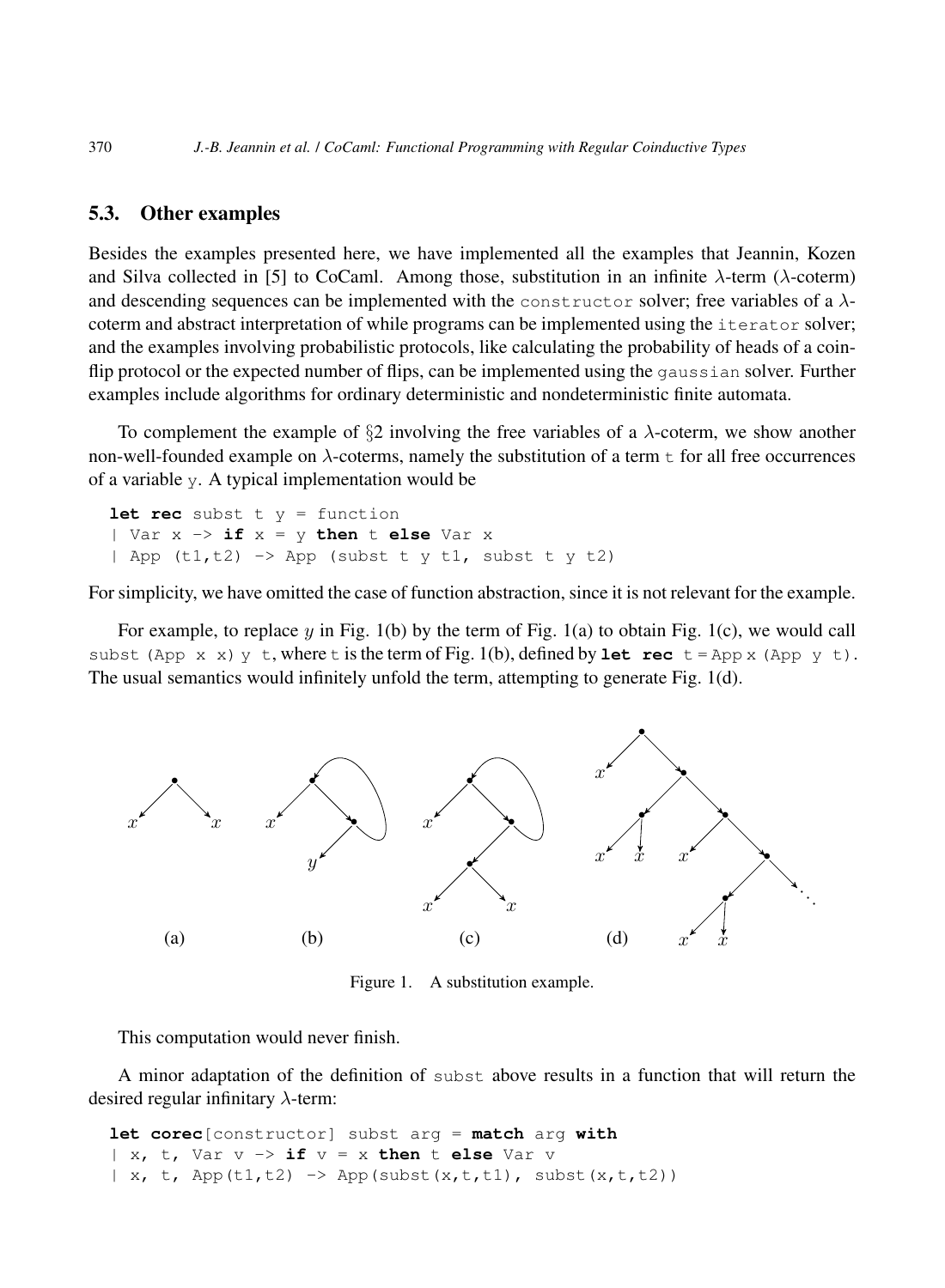# 6. Implementation

We have implemented an interpreter for CoCaml. The implementation is about 5000 lines of OCaml. We have also used CoCaml on a number of examples, of which we have presented a few here.

## 6.1. Overview

In this section, we explain how the translation of the construct **corec**[solver] is implemented. Briefly, the body of the function is partially evaluated, replacing recursive calls by variables, and this forms the right-hand side of an equation. The generated equations are then solved using solver.

Equations can be correctly generated only if all recursive calls are applied to an argument and none of them are nested. The argument must be explicit, thus examples such as

```
let corec[constructor] alternating_bools =
  false :: map not alternating bools
```
are disallowed. Right-hand sides may contain calls to previously defined **corec** functions as long as they are not nested.

When a function f is defined using the **corec** keyword, it is bound in the current environment. For simplicity, we impose the restriction that  $f$  take only one argument by forbidding curried definitions with the **corec** keyword. This is a mild restriction, as this argument can be a tuple. Also, because of the way functions defined with **corec** are evaluated, we disallow nested recursive calls to f.

The interesting part occurs when the function  $f$  is called on an argument  $a$ . Since the language is call-by-value,  $\alpha$  is first evaluated and bound in the current environment. We then proceed to generate the recursive equations that the value of  $f(a)$  must satisfy.

## 6.2. Partial evaluation

Partial evaluation is much like normal evaluation except when encountering a recursive call to  $f$ . When such a recursive call  $f(a_i)$  is encountered, its argument is evaluated, and the call is replaced by a variable  $x_j$  corresponding to  $a_j$ . The variable  $x_j$  might be fresh if  $a_j$  had not been seen before, or it might be the one already associated with  $a_i$ .

Coming back up the abstract syntax tree, some operations cannot be performed. If the condition of an **if** statement was only partially evaluated, we cannot know which branch to evaluate next; the same thing happens for the condition of a **while** loop or an argument that is pattern-matched.

Particular care must be taken when evaluating the  $\&\&$  and  $||$  constructs. These are usually implemented lazily for efficiency reasons: if the first argument of && evaluates to false, then it should return false; and similarly for || and true. This laziness, also implemented in CoCaml, only changes the semantics if the second argument produces an error or does not finish. However, it is also possible that the first argument only evaluates partially. In that case, we also evaluate the second argument, so that we can generate unknown variables and equations for all recursive calls appearing in the body of the function. Another choice would not make sense: if we chose to not evaluate the second argument at first, and if its evaluation became necessary later on, then we would have no way of evaluating the recursive calls of the second argument after the equation generation.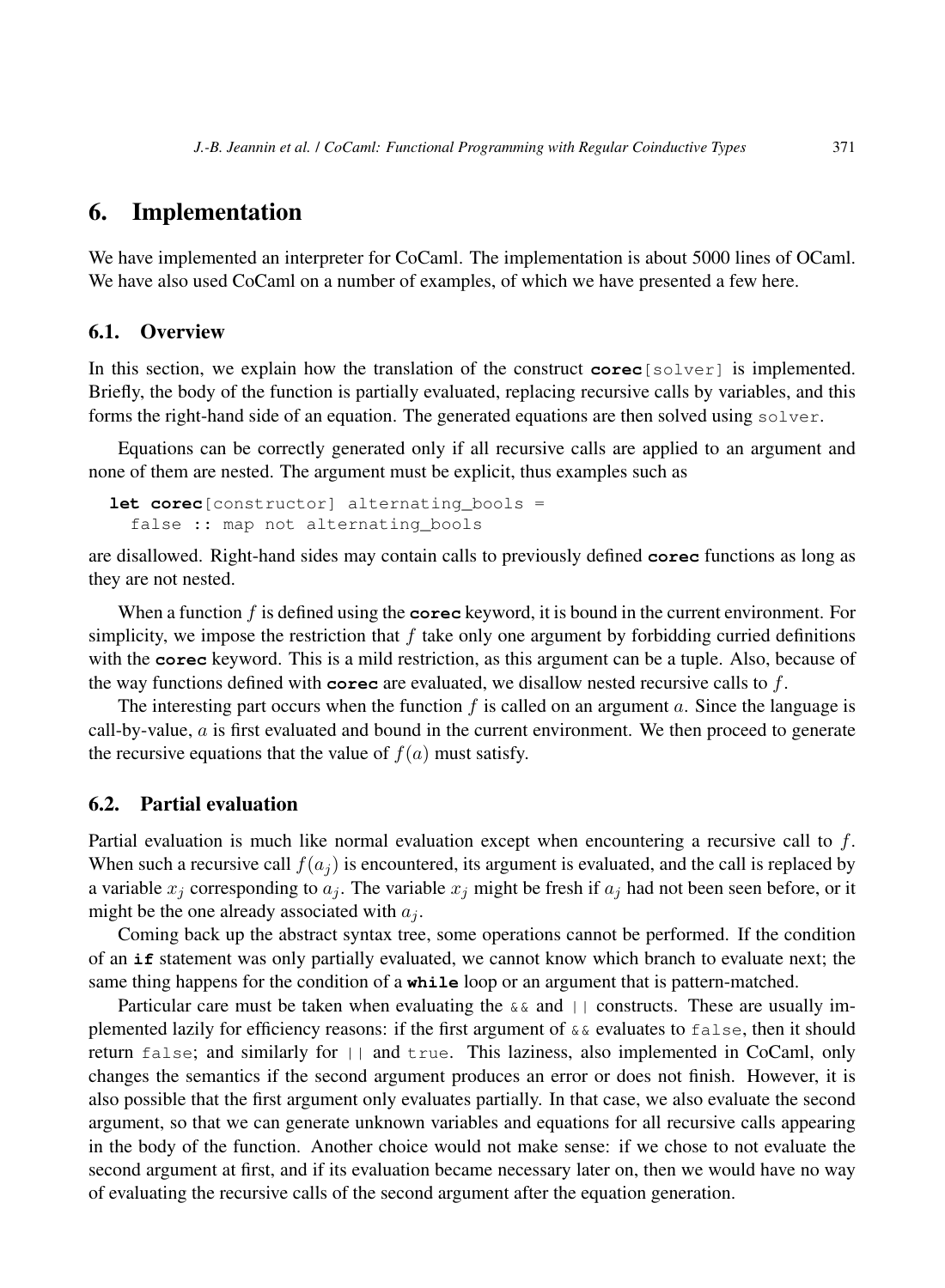## 7. Related work

Syme [21] describes the "value recursion problem" and proposes an approach involving laziness and substitution, eschewing mutability. He also gives a formal calculus for reasoning about the system, along with several examples. One major concern is with side effects, but this is not a particular concern for us. His approach is not essentially coalgebraic, as bisimilar objects are not considered equal. Whereas he must perform substitution on the circular object, we can use variable binding in the environment, as this is invisible with respect to bisimulation, which is correspondingly much simpler. He also claims that "compelling examples of the importance of value recursion have been missing from the literature." We have tried to fill the gap in this paper. Many more examples appear in other works, notably in [5] and in the work of Ancona which we discuss below.

Sperber and Thiemann [20] propose replacing ref cells with a safe pointer mechanism for dealing with mutable objects. Again, this is not really coalgebraic. They state that "ref cells, when compared to mechanisms for handling mutable data in other programming languages, impose awkward restrictions on programming style," a sentiment with which we wholeheartedly agree.

Capsule semantics addresses the same issues as Felleisen's and Hieb's theories of syntactic state [37], but capsules are considerably simpler. A major advantage is the elimination of the explicit context present in [37].

Hirschowitz, Leroy, and Wells [19] suggest a safe initialization method for cyclic data structures. Again, their approach is not coalgebraic and uses substitution, which precludes further modification of the data objects once they are created.

Close to our work is the recent paper by Widemann [13], which is explicitly coalgebraic. He uses final coalgebras to interpret datatype definitions in a heap-based model with call-by-value semantics. Circular data objects are represented by cycles of pointers created by substitution. The main focus is low-level implementation of evaluation strategies, including cycle detection, and examples are mainly search problems. He also proposes "front-end language" constructs as an important problem for future work, which is one of the issues we have addressed here.

Recently, copatterns [38, 39] have been developed to analyze and manipulate infinite data structures and coinductive datatypes, a goal similar to the one of CoCaml. However the approach taken is different, as it does not restrict to regular coinductive types. Thus some of our examples, such as free variables or probability, cannot be handled. Copatterns have an extensively developed type theory and are implemented in Agda.

The question of equality of circular data structures in OCaml has been subject of investigation in [40], where the cyclist library can be found. This library provides some functions on infinite lists in OCaml. However, it is limited to lists and does not handle any other coinductive type. Another relevant paper where functions on lists in an ML-like language are discussed is [41]. There is also work in Scheme [42] which defines observational equality for trees and graphs. The language constructs we apply in this paper could also be easily transferred to Scheme.

In the area of logic programming, similar challenges have been addressed. Coinductive logic programming (coLP) [11, 27] has been recently introduced as a step towards developing logic programs containing both finite and regular coinductive terms. The operational semantics is obtained by computing the greatest fixed point of a logic program. Inspired by coLP, Ancona and Zucca define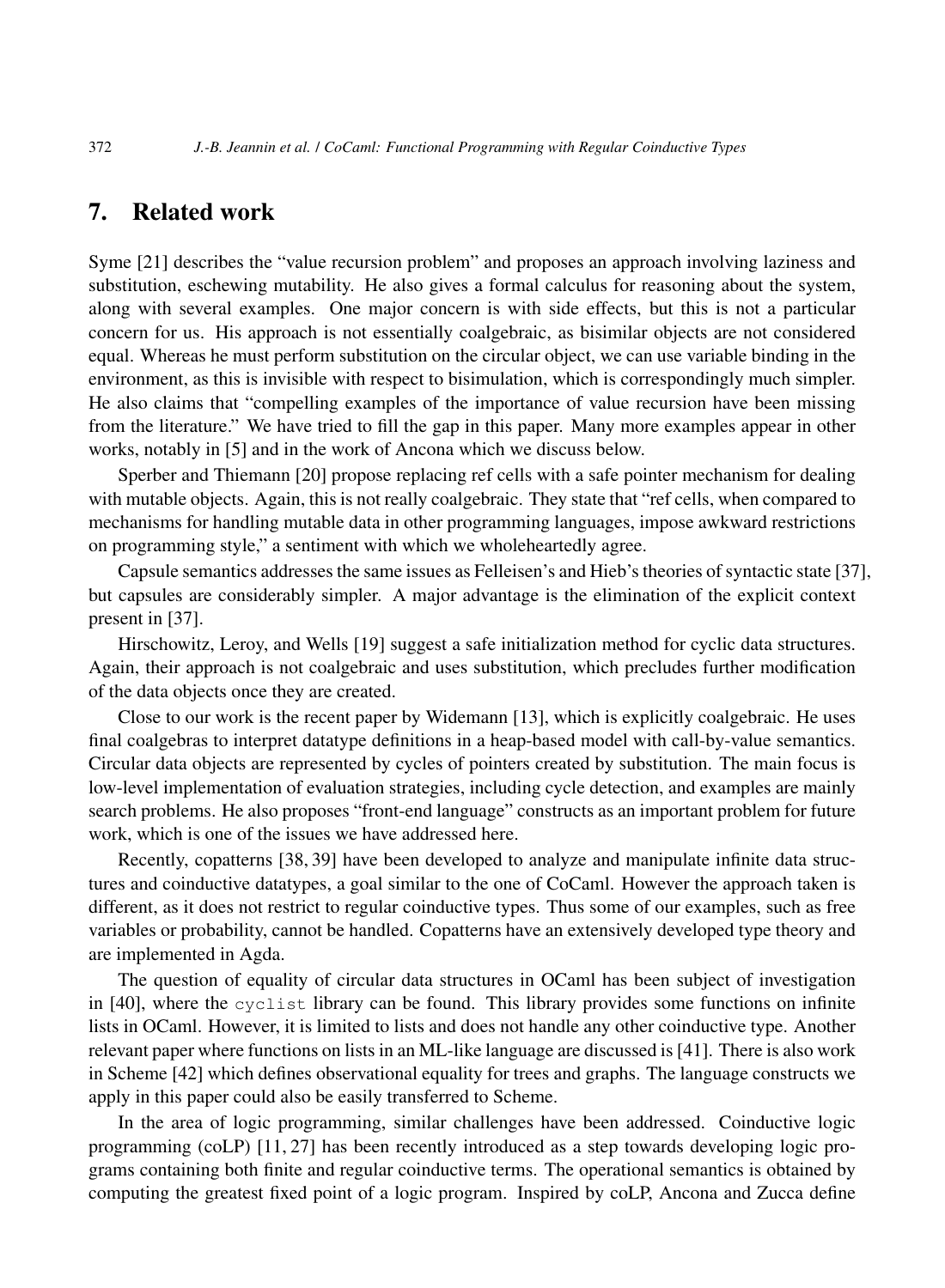corecursive FeatherWeight Java (coFJ) [8], which extends FeatherWeight Java with language support for cyclic structures. In [3] they provide a translation from coFJ into coLP, clarifying the connections between the two frameworks and providing an effective implementation of coFJ. In [15], they define a type system for coFJ that allows the user to specify that certain methods are not allowed to return the value *undetermined* when the solution of the equation system is not unique. Ancona has also improved the state of the art on regular corecursion in Prolog [2] by extending the interpreter with a new clause that enables simpler definitions of coinductive predicates.

In the context of type theory, theorem provers like Coq and Agda allow coinductive programs and proofs. For example, in Coq one can define coinductive datatypes similar to the ones found in OCaml, along with functions and proofs on them [43,44]. The coinductive functions that can be defined in Coq or Agda correspond to a subset of the functions that can be defined using the constructor solver of CoCaml. None of the functions using the other solvers presented in this paper are expressible. However, unlike CoCaml, Coq and Agda ensure that all functions terminate and all proofs are sound. For coinductive functions, this is traditionally done using a guardedness condition, a syntactic check on the body of the function or the proof [43]. This is sometimes restrictive, and less restrictive conditions have been developed focusing on programs in Coq [44,45] and Agda [46] or on proofs in Coq [47,48].

Work on cyclic structures in lazy languages can be found in e.g. [4, 10, 12, 49]. In these works, explicit modeling of back pointers and visited nodes is used, requiring the use of nested datatypes. No new programming constructs are proposed. In our work, we do not touch the datatype definition: the cyclic structure of an object is detected automatically.

The closest to this work in the context of OCaml is our earlier work [5], in which we discuss at length what is needed to extend OCaml with language support to define functions on regular coinductive types. A mock-up implementation in an OCaml-like language is provided. However, our earlier proposal to specify alternative semantics (solution methods) is not generic and there is no support for user-defined solvers. In this paper, we have given a full implementation and improved on our earlier results by showing how an alternative semantics, provided by equation solvers, can be given in a lightweight, elegant fashion. We have implemented several generic solvers, which are versatile enough to cover a wide range of examples, and give users a mechanism to define their own solvers. All the examples discussed in [5] and also in [8] fit in our framework.

# 8. Conclusions and future work

Coalgebraic (coinductive) datatypes and algebraic (inductive) datatypes are similar in many ways. They are defined in the same way by recursive type equations, algebraic types as least (or initial) solutions and coalgebraic types as greatest (or final) solutions. Because of this similarity, one would like to program with them in the same way, by defining functions by structural recursion using pattern matching. However, because of the non-well-foundedness of coalgebraic data, it must be possible for the programmer to circumvent the standard semantics of recursion and specify alternative solution methods for recursive equations. Up to now, there has been little programming language support for this.

In this paper we have presented CoCaml, an extension of OCaml with new programming language constructs to address this issue for regular coinductive types. We have shown through numerous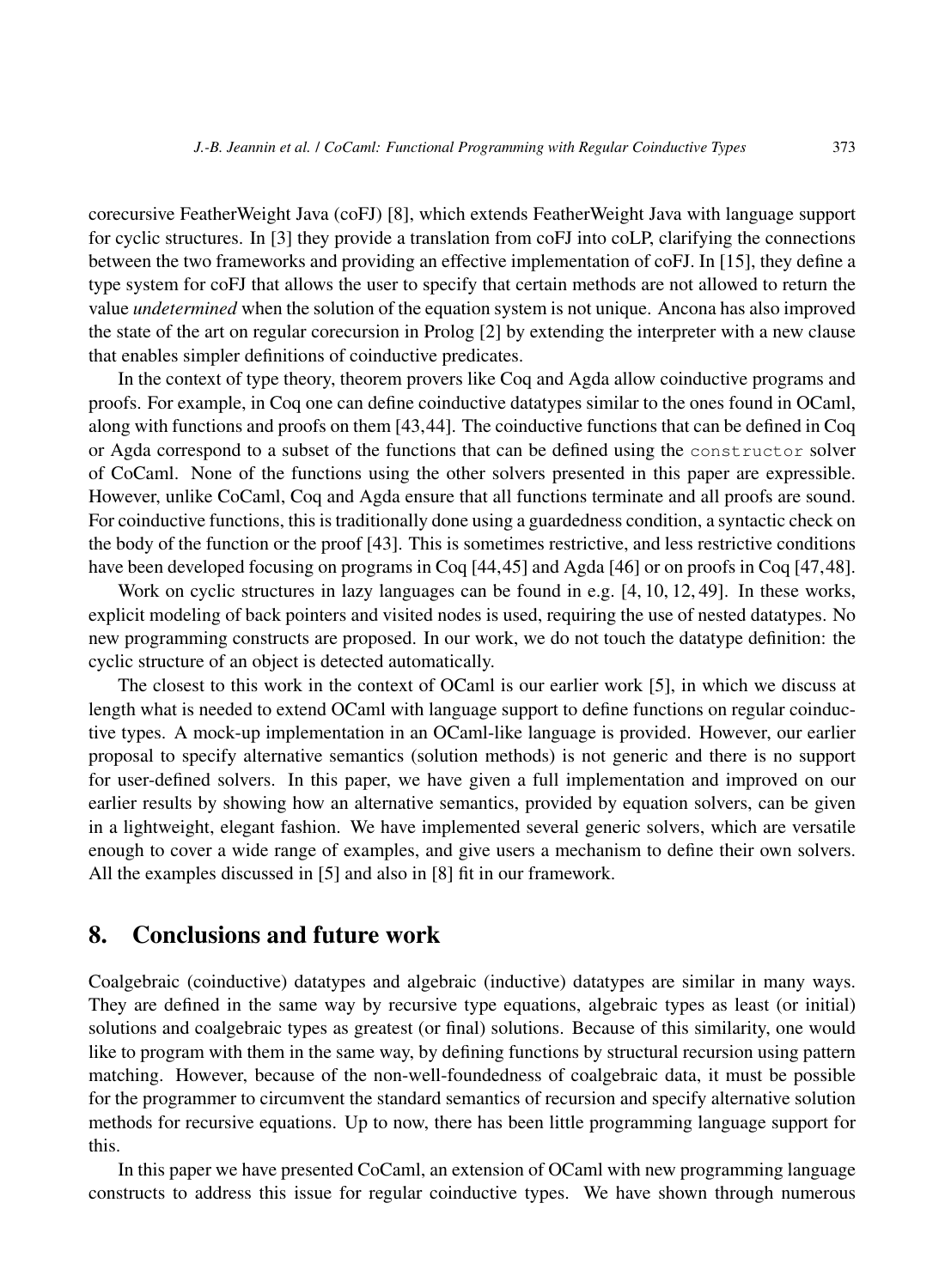examples that regular coalgebraic types can be useful in many applications and that computing with them is in most cases no more difficult than computing with algebraic types. Although these alternative solution methods are nonstandard, they are quite natural and can be specified in succinct ways that fit well with the familiar style of recursive functional programming. We have a full implementation of our framework, including several generic solvers and support for user-defined solvers.

As future work, we would like to provide, in addition to the means to define custom solvers, static checks that can be performed on a solver and its associated functions to ensure that the computation stays safe. Right now most of the checks are dynamic.

Equations can only be correctly generated if all recursive calls are applied to an argument and none of them are nested. We currently check this dynamically. However, we believe we can enforce this through an extended type system on which we are currently working.

We are currently extending the implementation to include regular coinductive objects in more structured categories like vector spaces. This would allow us to cover functions on rational streams and trees [33], broadening further the spectrum of applications and examples.

Finally, we would like to develop methods for proving the correctness of the implementation of recursive functions on coalgebraic data. This would open the door to connect our work with recent work on coinduction in program verification [50].

## Acknowledgments

We extend our sincere thanks to Bob Constable, Jean-Christophe Filliâtre, Nate Foster, Edgar Friendly, Alain Girault, Fritz Henglein, Helle Hvid Hansen, Bart Jacobs, Jonathan Kimmitt, Andrew Myers, Stefan Milius, François Pottier, Ross Tate, and Baltasar Trancón y Widemann for stimulating discussions; to Hersh Mehta for help with the implementation; and to the anonymous referees for their many insightful suggestions.

## **References**

- [1] Adamek J, Milius S, Velebil J. Elgot Algebras, Log. Methods Comput. Sci., 2006;2(5:4)1–31. doi:10. ´ 2168/LMCS-2(5:4)2006.
- [2] Ancona D. Regular corecursion in Prolog, SAC (S. Ossowski, P. Lecca, Eds.), ACM, 2012, ISBN 978-1- 4503-0857-1. doi:10.1145/2245276.2232088.
- [3] Ancona D, Zucca E. Translating Corecursive Featherweight Java in Coinductive Logic Programming, Co-LP 2012 - A workshop on Coinductive Logic Programming, 2012.
- [4] Ghani N, Hamana M, Uustalu T, Vene V. Representing cyclic structures as nested datatypes, Proc. of 7th Symp. on Trends in Functional Programming, TFP 2006 (H. Nilsson, Ed.), Univ. of Nottingham, 2006.
- [5] Jeannin JB, Kozen D, Silva A. Language Constructs for Non-Well-Founded Computation, 22nd European Symposium on Programming (ESOP 2013) (M. Felleisen, P. Gardner, Eds.), 7792, Springer, Rome, Italy, March 2013. doi:10.1007/978-3-642-37036-6<sub>-</sub>4.
- [6] Adámek J, Lücke D, Milius S. Recursive Coalgebras of Finitary Functors, Theoretical Informatics and Applications, 2007;41:447–462. doi:10.1051/ita:2007028.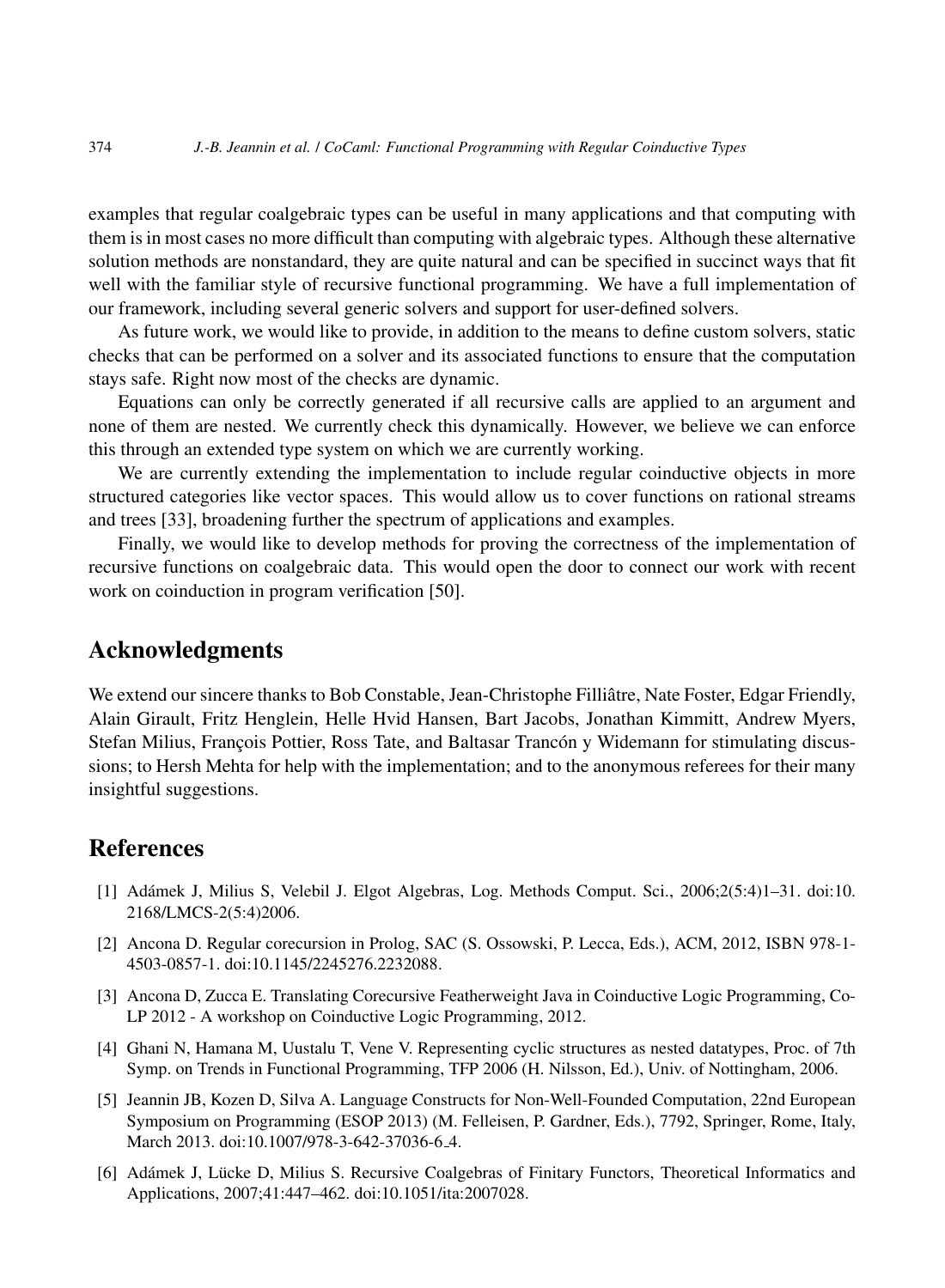- [7] Adámek, J., Milius, S., Velebil, J.: Iterative algebras at work, Mathematical. Structures in Comp. Sci., December 2006;16(6):1085–1131. doi:10.1017/S0960129506005706.
- [8] Ancona D, Zucca E. Corecursive Featherweight Java, FTfJP'012 Formal Techniques for Java-like Programs, 2012. doi:10.1145/2318202.2318205.
- [9] Capretta V, Uustalu T, Vene V. Corecursive Algebras: A Study of General Structured Corecursion, Formal Methods: Foundations and Applications, 12th Brazilian Symp. Formal Methods (SBMF 2009) (M. V. M. Oliveira, J. Woodcock, Eds.), 5902, Springer, Berlin, 2009. doi:10.1007/978-3-642-10452-7 7.
- [10] Fegaras L, Sheard T. Revisiting catamorphisms over datatypes with embedded functions (or, programs from outer space), Proceedings of the 23rd ACM SIGPLAN-SIGACT symposium on Principles of programming languages, POPL '96, ACM, New York, NY, USA, 1996. doi:10.1145/237721.237792.
- [11] Simon L, Mallya A, Bansal A, Gupta G. Co-logic programming: Extending logic programming with coinduction, 34th Int. Colloq. Automata, Languages and Programming (ICALP 2007) (L. Arge, C. Cachin, T. Jurdzinski, A. Tarlecki, Eds.), 4596, Springer, July 2007. doi:10.1007/978-3-540-73420-8 42.
- [12] Turbak FA, Wells JB. Cycle Therapy: A Prescription for Fold and Unfold on Regular Trees, PPDP, ACM, 2001, ISBN: 1-58113-388-X. doi:10.1145/773184.773200.
- [13] y Widemann BT. Coalgebraic Semantics of Recursion on Circular Data Structures, CALCO Young Researchers Workshop (CALCO-jnr 2011) (C. Cirstea, M. Seisenberger, T. Wilkinson, Eds.), August 2011.
- [14] Wright JB, Thatcher JW, Wagner EG, Goguen JA. Rational Algebraic Theories and Fixed-Point Solutions, FOCS, IEEE Computer Society, 1976. doi:10.1109/SFCS.1976.24.
- [15] Zucca E, Ancona D. Safe Corecursion in coFJ, FTfJP'012 Formal Techniques for Java-like Programs. 2013, 2013. doi:10.1145/2489804.2489807.
- [16] Goguen JA, Thatcher JW. Initial Algebra Semantics, 15th Symp. Switching and Automata Theory, IEEE, 1974. doi:10.1109/SWAT.1974.13.
- [17] Garrigue J. Relaxing the Value Restriction, Proceedings of the 7th International Symposium on Functional and Logic Programming, FLOPS 2004, Nara, Japan, April 7-9, 2004. (Y. Kameyama, P. J. Stuckey, Eds.), Springer, Berlin, Heidelberg, 2004, ISBN: 978-3-540-24754-8. doi:10.1007/978-3-540-24754-8 15.
- [18] Jeannin JB, Kozen D. Computing with Capsules, J. Automata, Languages and Combinatorics, 2012;17(2– 4):185–204.
- [19] Hirschowitz T, Leroy X, Wells JB. Compilation of extended recursion in call-by-value functional languages, PPDP 2003, 2003. doi:10.1145/888251.888267.
- [20] Sperber M, Thiemann P. ML and the Address Operator, 1998 ACM SIGPLAN Workshop on ML, September 1998.
- [21] Syme D. Initializing Mutually Referential Abstract Objects: The Value Recursion Challenge, Proc. ACM-SIGPLAN Workshop on ML (2005), Elsevier, March 2006. doi:10.1016/j.entcs.2005.11.038.
- [22] Boudol G, Zimmer P. Recursion in the call-by-value lambda-calculus, FICS  $(Z$ . Ésik, A. Ingólfsdóttir, Eds.), NS-02-2, University of Aarhus, 2002.
- [23] Kozen D. New, Proc. 28th Conf. Math. Found. Programming Semantics (MFPS XXVIII) (U. Berger, M. Mislove, Eds.), Elsevier Electronic Notes in Theoretical Computer Science, Bath, England, June 2012. doi:10.1016/j.entcs.2012.08.003.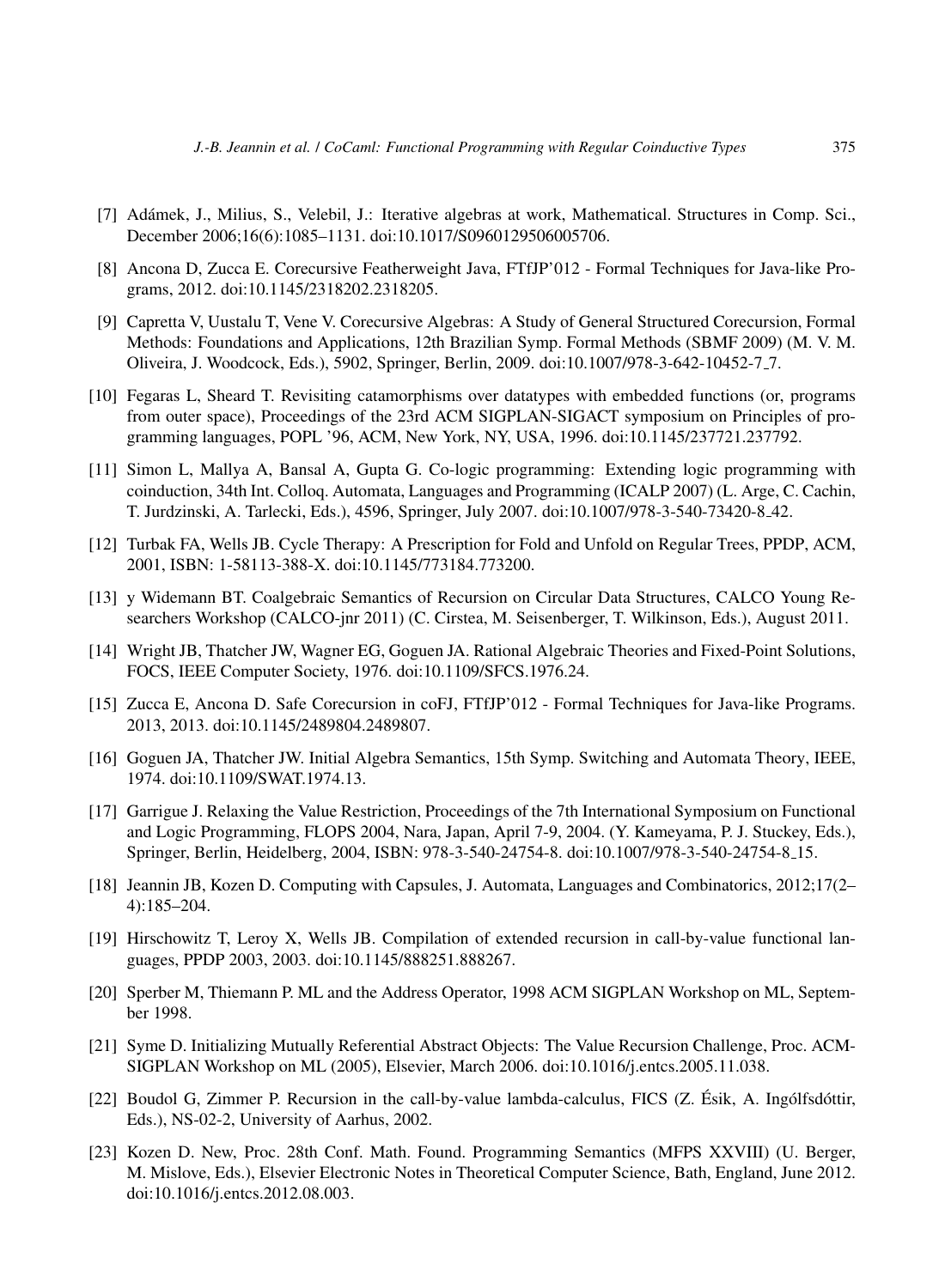- [24] Jeannin JB. Capsules and Closures, Proc. 27th Conf. Math. Found. Programming Semantics (MFPS XXVII) (M. Mislove, J. Ouaknine, Eds.), Elsevier Electronic Notes in Theoretical Computer Science, Pittsburgh, PA, May 2011. doi:10.1016/j.entcs.2011.09.022.
- [25] Eppendahl A. Coalgebra-to-Algebra Morphisms, Electronic Notes in Theoretical Computer Science, 29, 1999. doi:10.1016/S1571-0661(05)80305-6.
- [26] Taylor P. Practical Foundations of Mathematics, Number 59 in Cambridge Studies in Advanced Mathematics, Cambridge University Press, 1999.
- [27] Simon L, Mallya A, Bansal A, Gupta G. Coinductive logic programming, 22nd Int. Conf. Logic Programming (ICLP 2006) (S. Etalle, M. Truszczynski, Eds.), 4079, Springer, August 2006. doi:10.1007/ ´ 11799573 25.
- [28] Jeannin JB, Kozen D, Silva A. Well-Founded Coalgebras, Revisited, Math. Structures in Computer Science, FirstView:1-21, February 2016. doi:10.1017/S0960129515000481.
- [29] Hopcroft JE, Karp RM. A linear algorithm for testing equivalence of finite automata, Technical report, Cornell University, 1971.
- [30] Pottier F. Lazy Least Fixed Points in ML, URL pauillac.inria.fr/˜fpottier/publis/ fpottier-fix.pdf.
- [31] Capretta V. Coalgebras in functional programming and type theory, Theor. Comput. Sci., 2011; 412(38):5006–5024. doi:10.1016/j.tcs.2011.04.024.
- [32] Silva A, Rutten JJ. Behavioural Differential Equations and Coinduction for Binary Trees, WoLLIC (D. Leivant, R. J. G. B. de Queiroz, Eds.), 4576, Springer, 2007, p. 322–336. ISBN: 978-3-540-73443-7. doi:10.1007/978-3-540-73445-1 23.
- [33] Silva A, Rutten JJ. A coinductive calculus of binary trees, Inf. Comput., 2010;208(5):578–593. doi:10.1016/j.ic.2008.08.006.
- [34] Baker A. An Introduction to p-adic Numbers and p-adic Analysis, URL http://www.maths.gla. ac.uk/˜ajb/dvi-ps/padicnotes.pdf, March 2011, School of Mathematics and Statistics, University of Glasgow.
- [35] URL https://forge.ocamlcore.org/projects/ocaml-cyclist/, June 2010. Hehner ECR, Horspool RNS. A new representation of the rational numbers for fast easy arithmetic, SIAM J. Comput., 1979;8(2):124–134. doi:10.1137/0208011.
- [36] Wikipedia: p-adic numbers, URL http://en.wikipedia.org/w/index.php?title=Padic\_number&oldid=553107165, 2012.
- [37] Felleisen M, Hieb R. The Revised Report on the Syntactic Theories of Sequential Control and State, Theoretical Computer Science, 1992;103:235–271. doi:10.1016/0304-3975(92)90014-7.
- [38] Abel A, Pientka B. Wellfounded recursion with copatterns: a unified approach to termination and productivity, ICFP, 2013. doi:10.1145/2500365.2500591.
- [39] Abel A, Pientka B, Thibodeau D, Setzer A. Copatterns: programming infinite structures by observations, POPL, 2013. doi:10.1145/2429069.2429075.
- [40] Grebeniuk D. Library ocaml-cyclist, URL https://forge.ocamlcore.org/projects/ ocaml-cyclist/, June 2010.